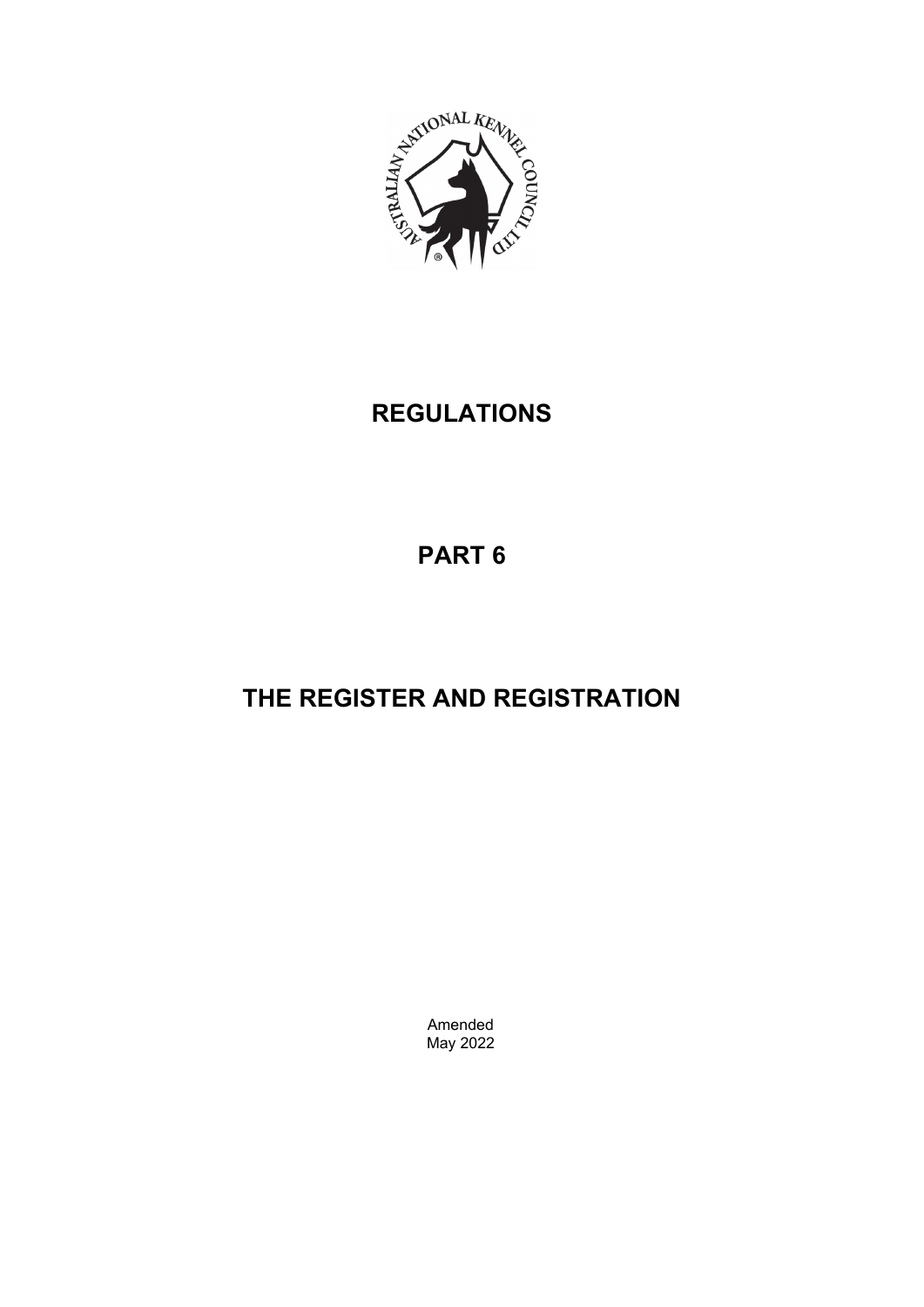# **CONTENTS**

# Page No.

| 1.                                                                                                    |  |
|-------------------------------------------------------------------------------------------------------|--|
|                                                                                                       |  |
| ANKC Ltd Protocols for DNA-based Disease Testing (Added 10/10, 6.7.1)  4                              |  |
|                                                                                                       |  |
|                                                                                                       |  |
|                                                                                                       |  |
|                                                                                                       |  |
|                                                                                                       |  |
|                                                                                                       |  |
|                                                                                                       |  |
| Title Endorsements on Registration Certificates (05/00) (Amended 10/13 - 5.6.4)  15                   |  |
|                                                                                                       |  |
| 8.17<br>8.18<br>Guidelines for Developing Litter Registration Limitations (10/08) (10/14)  20<br>8.19 |  |
|                                                                                                       |  |
| BREED VARIETIES - Judging & Interbreeding (This section included 01/08 from previous                  |  |
|                                                                                                       |  |
|                                                                                                       |  |
|                                                                                                       |  |
|                                                                                                       |  |
|                                                                                                       |  |
|                                                                                                       |  |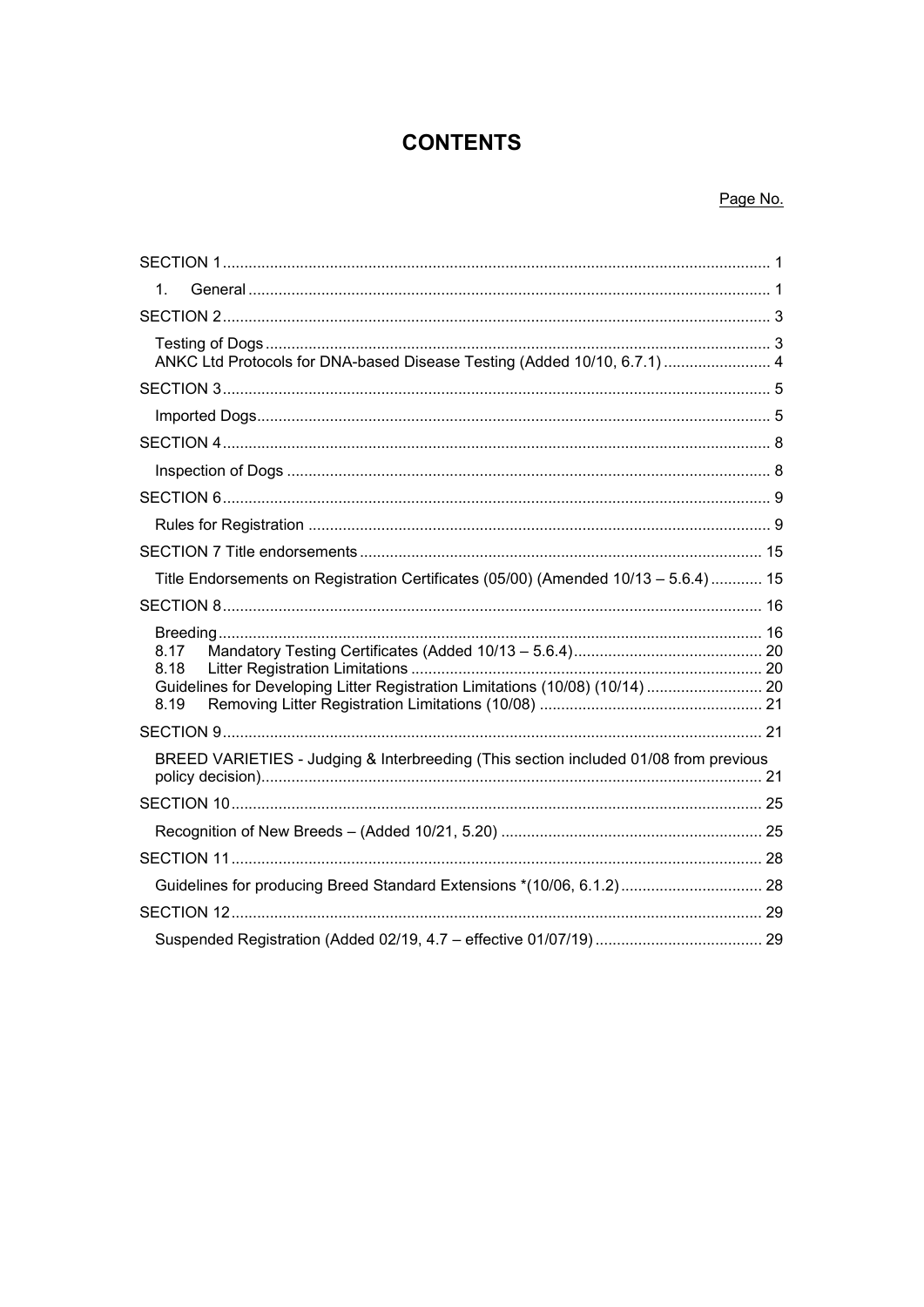# <span id="page-2-0"></span>**SECTION 1**

- <span id="page-2-1"></span>**1. General**
- **1.1 Dog File** (**10/09, 8.28) (Amended 10/10, 6.4)**
- 1.1.1 Dog files will be made available nationally to any Member, or person/body as approved by ANKC Ltd who request them, but the names and addresses of the people associated with the information contained in the dog file will not be released.
- 1.1.2 The only information to be provided is the dogs':
	- a. Name
	- b. Number
	- c. Date of birth
	- d. Colour<br>e Titles
	- **Titles**
	- f. Sire
	- g. Dam
	- h. Country whelped
	- i. Country exported to
- 1.1.3 The applicant acknowledges the following.
	- a The member will be contacted and provided with an estimate of cost which is dependent on the extent of the data request, i.e. number of registrations, any additional information and the time/work involved to extract the specific data requested.
	- b. Full payment is required prior to the data being forwarded to the member in the nominated format.
	- c. That the information to be provided pursuant to this order is subject to copyright and that no part should be reproduced (including websites), adapted or communicated without the consent of ANKC Ltd.
	- d. ANKC Ltd do not in any way warrant the accuracy of the information provided pursuant to this application.
	- e. There is an additional fee of \$5.50 for the data on CD, otherwise it is emailed.

# **1.2 Export Documents**

- 1.2.1 Export documents shall not be issued to any dog on the Limited Register or a Breed under Development with the exception of Tenterfield Terriers who comply with Clause 1.9.1. **(10/06, 6.1.2) (Amended 10/14, 6.5.4)**
- 1.2.2 Export Pedigrees are to be distributed as follows:
	- a. Only one (1) Certificate, i.e., a Certified Export Pedigree, be issued for the export of a dog. **(Added 10/19)**
	- b. Original document to new owner or Controlling Body (whichever is required).
	- c. Copy of this document to the party registered as the owner at the time the application for Export Pedigree was lodged. This document to be clearly marked "COPY ONLY". **(10/00)**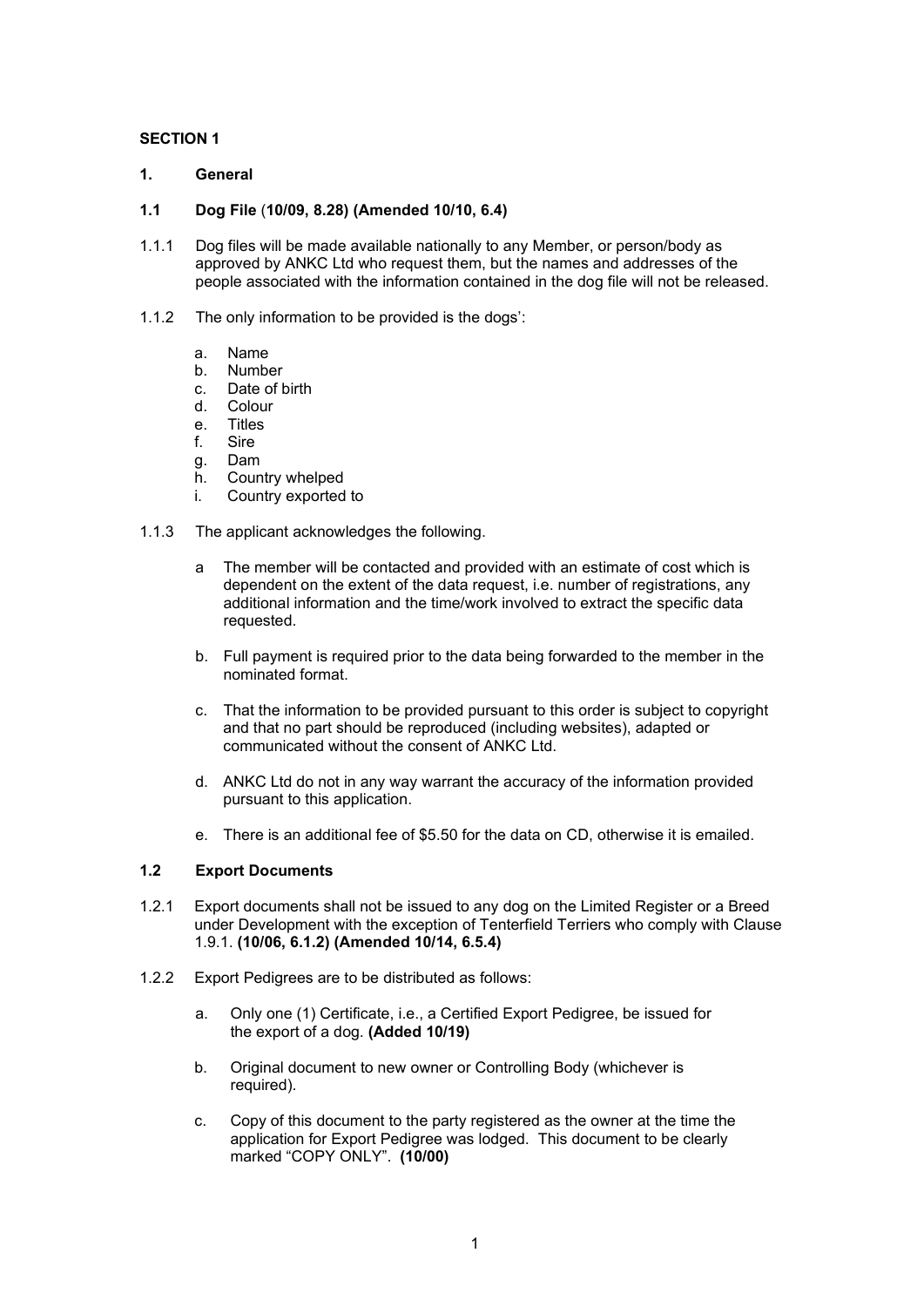1.2.3 All export pedigrees are to be a full 3 generation pedigree with the microchip number of the dog included.

# **1.3 Exportation of Dogs**

1.3.1 An ANKC Ltd registered dog shall not be leased to an overseas entity

#### **1.4 ANKC Ltd Listing of Recognised Working Dog Associations or Kindred Bodies**

1.4.1 The ANKC Ltd Listing of Recognized Working Dog Associations or Kindred Bodies for registering as a Sporting Register dog are included under "Download ANKC Ltd Forms / Guidelines / Procedures / Publications – Listings. **(Added 02/19, 4.10.1 – effective 01/07/19)**

#### **1.5 Reserved**

#### **1.6 Titles**

- 1.6.1 Junior Warrant (JW) Titles shall be recognised and placed on all Registration Certificates. **(10/95, 6.5)**
- 1.6.2 Racing Titles for Whippets The New Zealand racing title for Whippets shall be recognised and placed on the Registration Certificate where applicable. **(10/96, 6.5)**
- 1.6.3 Titles may only be granted by the Member Body in the State or Territory in which the<br>
owner ordinarily resides. owner ordinarily resides.
- 1.6.4 The word "Australian" is not to be used in conjunction with any "Champion", "Grand or<br>Supreme Champion" title, effective 1.1.2000. Supreme Champion" title, effective 1.1.2000.

# **1.7 Greyhounds**

All Member Bodies shall recognise registrations issued by the recognised Greyhound Racing Authority within that State/Territory. Owners must complete a re-registration application signed by the Greyhound Racing Authority and accompanied by a copy of the Greyhound Identification Card or Pedigree. **(04/84) (Amended 5/00) (Amended 10/16, 6.1)**

# **1.8 Foxhounds**

- 1.8.1 That the breed registers of Hunt/Packhound Clubs be recognised by ANKC Ltd for the Foxhound breed, subject to:
	- a. The dog is registered with a Hunt/Packhound Club recognised as such by ANKC Ltd
	- b. The dog is inspected by at least two (2) ANKC Ltd licensed Hound Judges with at least five years experience, who recommend that the dog is worthy of breed registration on the Main Register. **(Amended 10/13 – 5.6.4)**
	- c. That a dog registered by an ANKC Ltd Member Body is automatically accepted for registration by other ANKC Ltd Member Bodies and the further examination of progeny be discontinued. **(09/85) Amended 11/98**

# **1.9 Tenterfield Terrier – Breed under Development (10/2006)**

1.9.1 Only Tenterfield Terriers registered with the Tenterfield Terrier Club of Australia Inc (TTCA) with a five [5] generations  $(1 + 4)$  all registered with the TTCA or its equivalent (as approved by ANKC Ltd) will be eligible to be re-registered in the ANKC Ltd Main Register.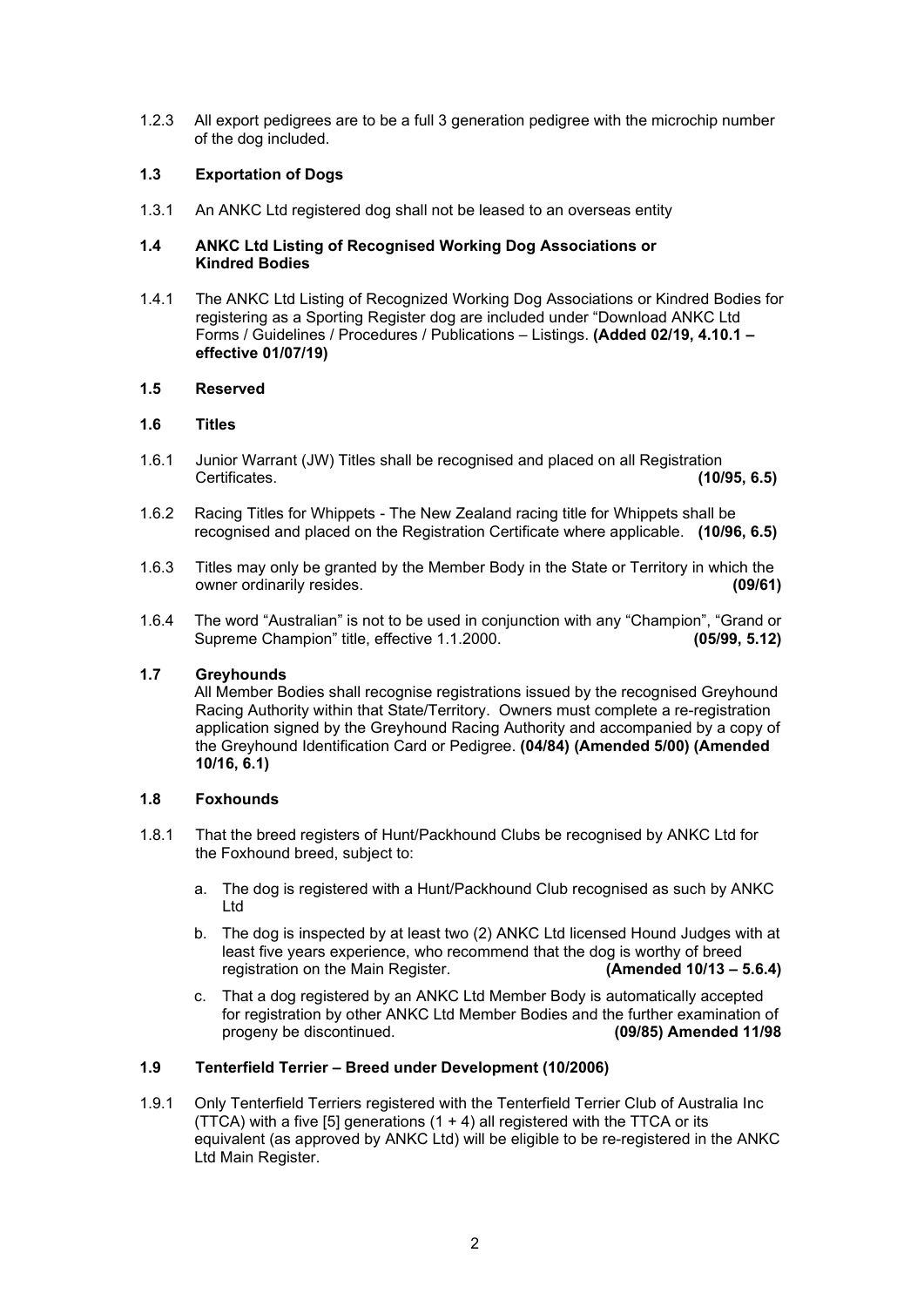- 1.9.2 The ANKC Ltd agreement only applies to the Tenterfield Terrier Club of Australia Inc
- 1.9.3 ANKC Ltd will only accept the re-registration of a Mini Fox Terriers and/or Mini Foxie that has been accepted into TTCA register and have the required 5 generations all registered in the TTCA Register.
- 1.9.4 The Tenterfield Terrier will continue as a Breed under Development until 31 December 2026. **(EAP 04/12) (Amended 10/16, 6.3) (Amended 02/02, 6.6)**

#### **1.10 Major Endorsements Recorded Against Any Breed**

Prior to any major endorsement being approved to be recorded against any breed, a survey is to be conducted with all Member Body owners/breeders of the relevant breed with at least twelve months standing to provide their comments. **(10/12, 6.3.1) (Amended 10/14, 9.2)**

#### **1.11 Amendments to Australian Breed Standards (Added EM#144, 04/17)**

Effective 1 July 2017

- 1.11.1 Amendments to Australian owned breed standards are to be submitted to the National Breed Standards Co-ordination Group (NBSCG) via the National Breed Council or a Member Body where no National Breed Council exists for endorsement. The submission must stipulate the exact amendment to the breed standard, a detailed rationale and an implementation date if successful.
- 1.11.2 Where no National Breed Council exists a survey is to be conducted with all Member Body owners/breeders of the relevant breed with at least twelve months standing to provide their comments. The survey must include the requirements of 1.11.1.
- 1.11.3 If endorsed by the NBSCG the endorsed amendment is to be brought to the attention of the Directors' for approval.

#### <span id="page-4-0"></span>**SECTION 2**

#### <span id="page-4-1"></span>**Testing of Dogs**

- 2.1 Where the parentage of a dog or litter is disputed or uncertain the Member Body may direct that DNA testing be carried out and determine the arrangements relating to such testing. The Member Body shall appoint a person to coordinate the testing. **(05/03)**
- 2.2 Where the Member Body directs that DNA testing be carried out, the Member Body shall notify the owners of the relevant dogs in writing: **(05/03)**
	- a. That those dogs are required to be DNA tested.
	- b. That the dogs are positively identified by microchip or tattoo.
	- c. The reason for requiring DNA testing.
	- d. The name of the person coordinating the testing.
	- e. The conditions under which the testing shall be carried out, including which laboratory and the required time frame for submission of samples to that laboratory.
	- f. That they are responsible for the costs of the tests initially, with the Member Body to determine the liability for costs based on the findings.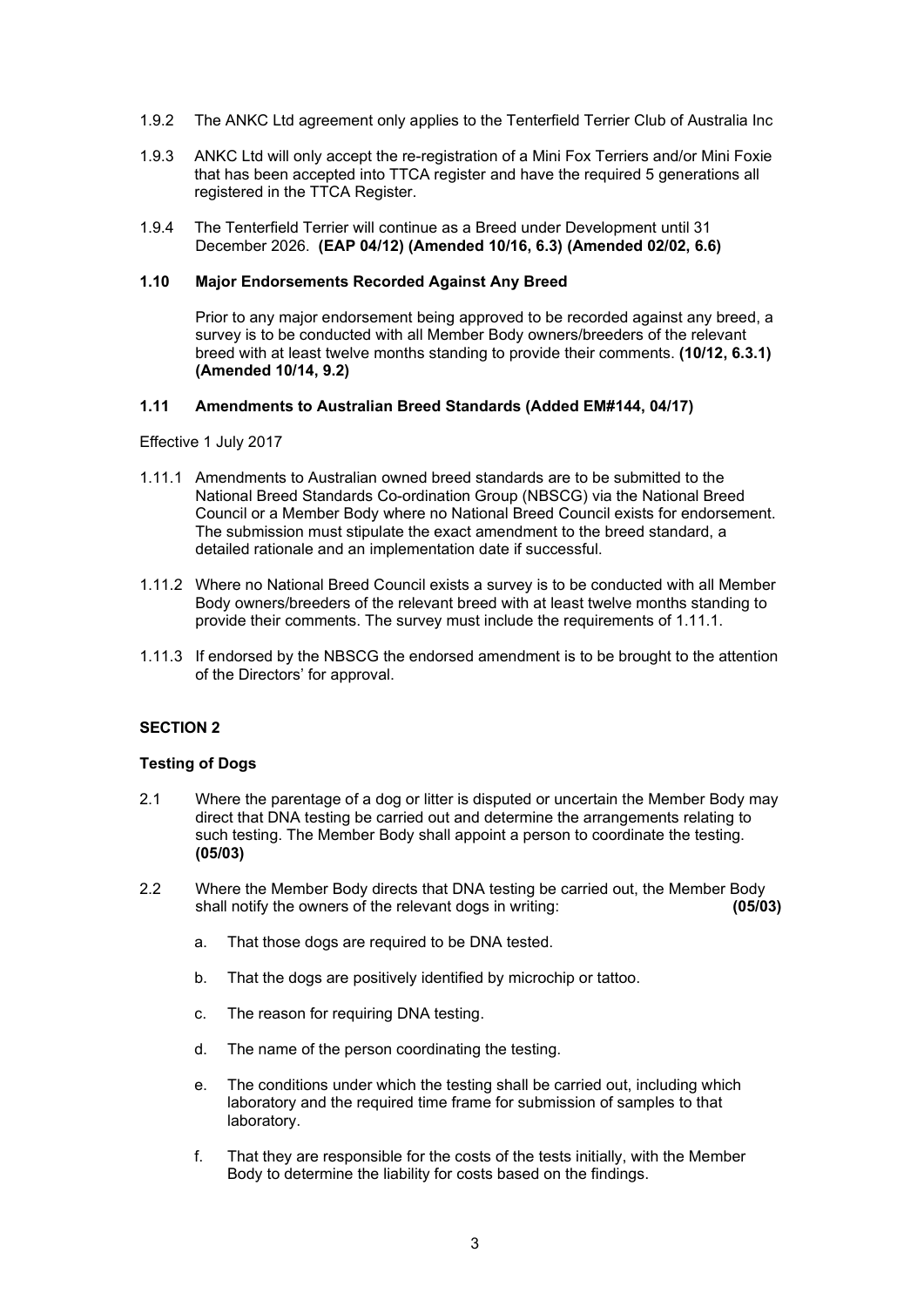- 2.3 Member Bodies may accept the results of DNA testing as conclusive evidence of parentage for the purposes of registration. parentage for the purposes of registration.
- 2.4 The Member body shall direct what action is to be taken in regard to registration<br>based on the results of DNA testing. based on the results of DNA testing.
- 2.5 Where it is found by DNA testing that the registered sire or dam is incorrect then all registered progeny in that litter shall be immediately suspended and no others<br>registered until parentage is resolved. registered until parentage is resolved. **(05/03)**
- 2.6 Where through DNA testing it is found that a certain dog may qualify as the sire or dam of a litter then the breeder shall submit a statutory declaration that no other dog other than those tested could have been the sire or dam. **(05/03)**
- 2.7 Where the Member Body directs that DNA testing be carried out, the Member Body shall determine liability for the costs incurred based on the test results. **(05/03)**
- 2.8 DNA testing requires a significant data base of DNA profiles per breed and accordingly ANKC Ltd will maintain a list of approved DNA testing laboratories.

**(05/03)**

2.9 Failure to comply with the direction of the Member Body pursuant to this regulation will constitute an offence under these Regulations. **(05/03)**

#### <span id="page-5-0"></span>**ANKC Ltd Protocols for DNA-based Disease Testing (Added 10/10, 6.7.1)**

# **The DNA Program**

- 2.10 The program focuses on DNA testing to determine genetic status of breeding stock. It is vital that ANKC Ltd confirms effective protocols to ensure that:
	- a. There is scientific validity and accuracy in test results:
		- (1) the test must be published and/or peer reviewed;
		- $(2)$  there must be no room for fraud on the part of owners;
		- (3) there must be no room for unknown/accidental matings.
	- b. Breed councils and clubs are aware of the requirements should they wish to introduce Litter Registration Limitations.

#### **The Protocols**

#### 2.11 **DNA collection**

DNA collection is by approved, independent, trained collectors, including veterinarians. Owners/breeders cannot collect from their own dogs. Approved collectors would be those accepted by ANKC Ltd Member Bodies or nominated by breed clubs. **(Amended 10/13 – 5.6.4)**

#### 2.12 **Positive identification**

Identification of the dog by microchip or unique (as part of a recognised Australia wide based tattoo system) tattoo is required, it must be verified by the collector at the time of DNA collection and recorded on the form.

# 2.13 **Collection method**

DNA sample collection is via non-intrusive buccal swab, or blood collection. Blood samples if required, should be collected by a registered veterinarian.

# 2.14 **Parentage testing**

For verification of parentage, both parents and the offspring concerned must have DNA profiles.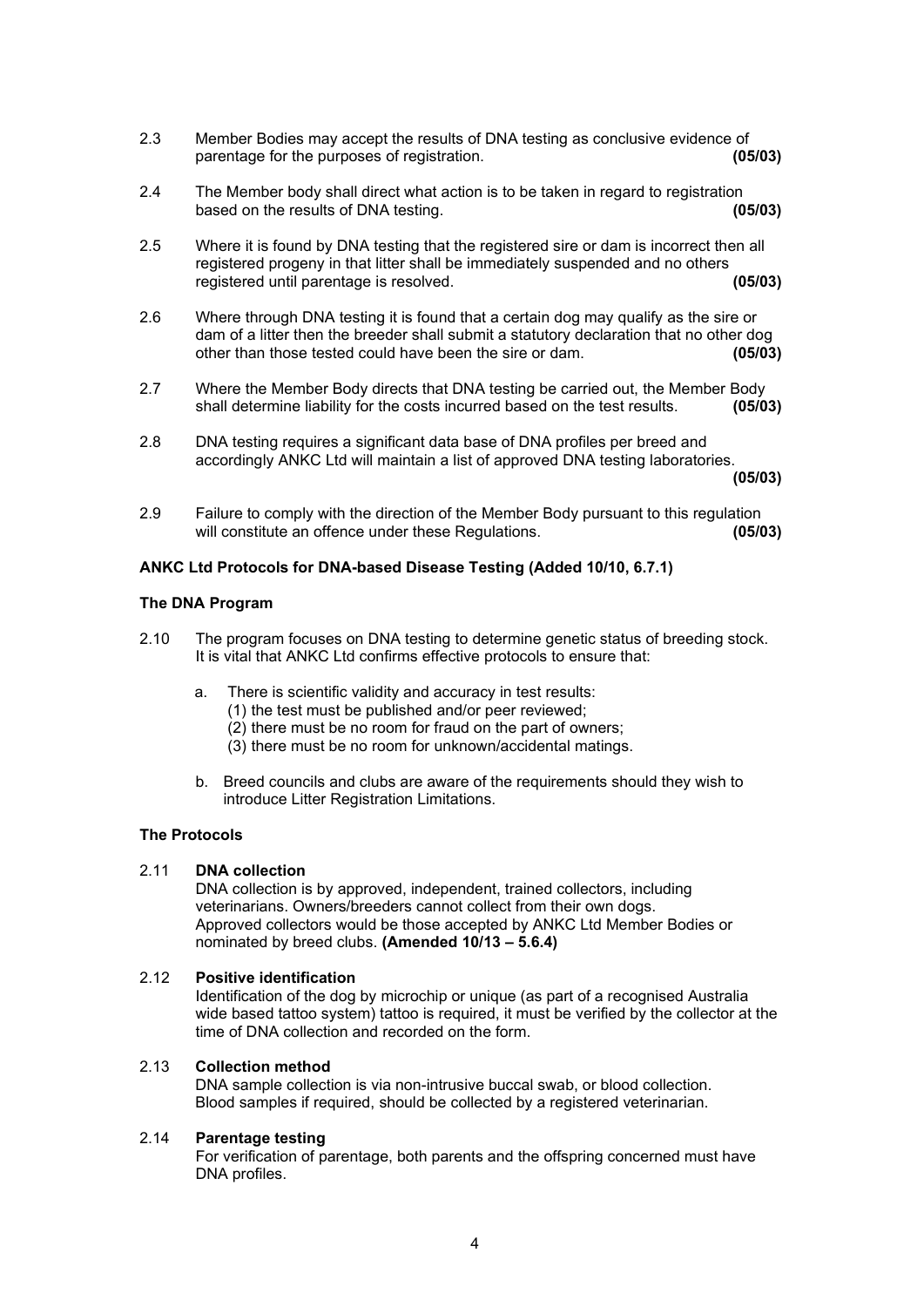#### 2.15 **Clear by parentage (CBP) for a Specific Disease**

- 2.16 Where both parents are clear for a specific disease-causing gene, their offspring may be assumed to be clear of that disease. Where specific LRL's are in place, those offspring that go on to become breeding stock, parentage must be confirmed either by parentage test or disease test prior to breeding.
- 2.17 Where litter registration limitations in a breed require disease testing of breeding stock, after a number of generations with no reported cases of the disease, the breed council (or in the absence of a council, the majority of breed clubs) may declare the Australian population of the breed to be clear of the disease. The litter registration limitations may then be altered to require only imported dog's, imported semen and stored frozen semen to be tested.

**Note:** The number of generations would be decided in conference with the relevant breed club(s) and the CHWC. Additional advice to be sought from geneticists/advisory breed council.

- 2.18 If there is any deviation from the protocols, e.g. a dog not having positive ID, then the result is classed as 'not confirmed'.
- 2.19 'Clear by parentage', was introduced primarily to reduce costs for owners, particularly where both parents were tested and found genetically clear and testing was for more than one disease. For responsible breeders, it should be safe to assume the offspring from parents both confirmed as clear and sold as pets would not develop the diseases concerned, but, for the necessary accuracy in genetic status of breeding stock, any of those offspring going on to be used for breeding need either a disease test or a parentage test to ensure there is no fraud or unknown mating involved.
- 2.20 ANKC Ltd needs to maintain accuracy and credibility throughout the program for the benefit of pedigreed dogs.

<span id="page-6-1"></span><span id="page-6-0"></span>**SECTION 3 Imported Dogs (Amended 10/12, 7.5.6) (Amended 10/15, 6.1) (Amended 10/16, 7.5.7) (Amended 02/21, 5.1)**

- 3.1 An "imported dog" is one that has been imported into Australia from overseas including New Zealand. An imported dog is to be identified as such by (Imp UK), (Imp USA) etc. at the end of its name. A dog imported in dam is to be identified as such by (IID UK), (IID USA) etc. at the end of its name **(10/06, 6.1.2) (Amended 10/10, 7.48)**
- 3.2 All pedigree dogs that are imported into Australia except those imported from New Zealand (including dogs whelped in Australia and previously exported from Australia) to be re-registered with ANKC Ltd must provide, at the time of registering the dog the following:
	- a. Proof of identification, i.e. microchip or tattoo
	- b. Proof of Importation, such as a "health permit", "export permit" or "import permit"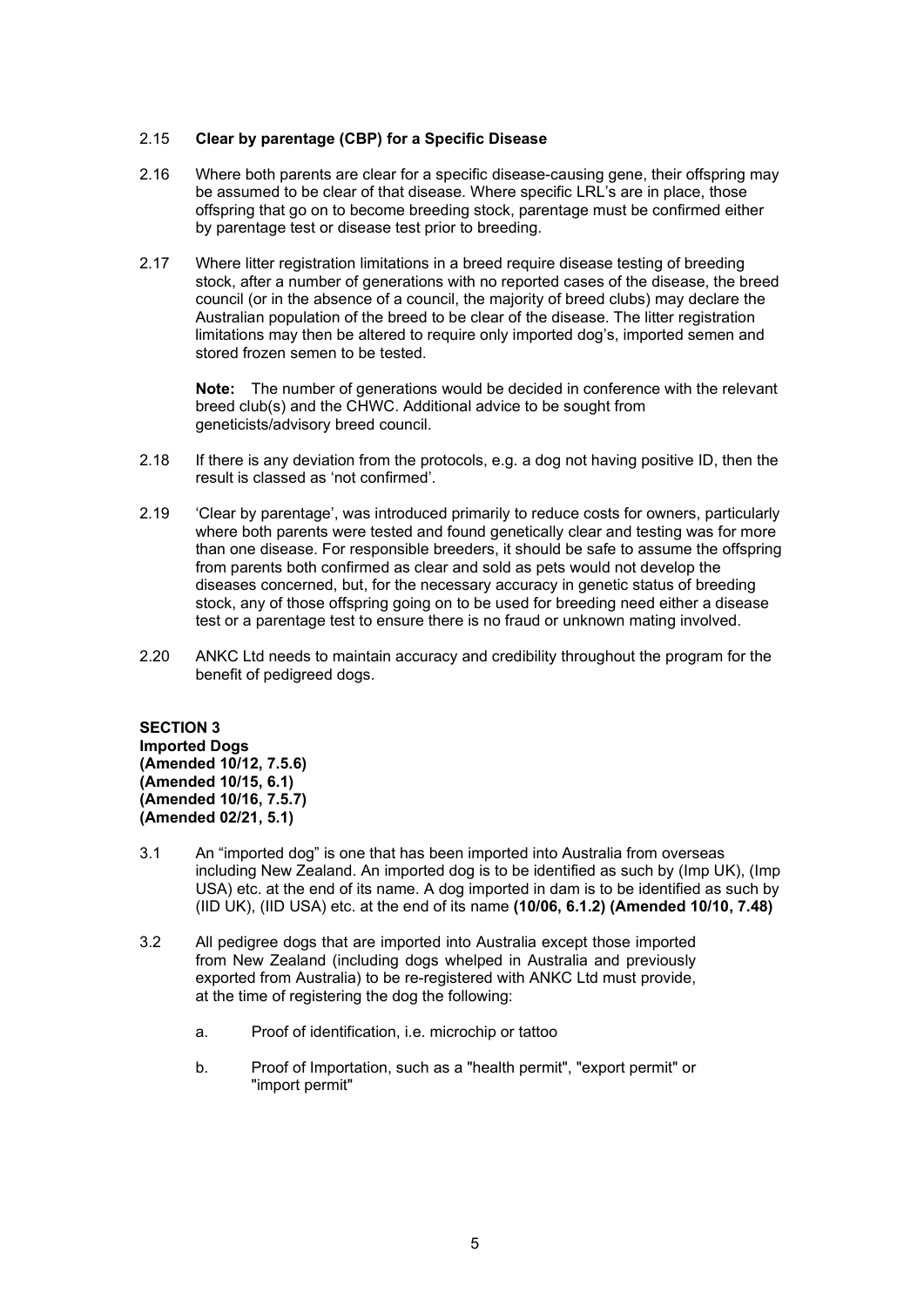- c. An original Export Pedigree and Ownership Certificate (if two separate documents) indicating the Australian member's name and current residential address showing all registration numbers, titles granted and colours by the overseas body. The Export pedigree must be at least first and second generations complete and the 3rd generation a maximum of 4 names missing.
- d. Proof of Shipment from the country of origin to Australia such as transportation documents "Airway Bill" OR an Authorised Agency under the Bio Security Act 2016, Bio Security Release form (b and c above are not required if you have the DAWR release)

All documentation submitted with an application for re-registration of an imported dog and/or semen must be in English or accompanied by an official document translated in English by an authorised interpretation/translation service, e.g., an Australian or State Based Interpreting Service. **(Added 06/19, 5.6)**

- 3.3 Dogs imported from New Zealand must provide the following:
	- a. Proof of identification, i.e. microchip or tattoo
	- b. Export Certificate provided by the New Zealand Ministry for Primary Industries.
	- c. Proof of Shipment from New Zealand to Australia such as transportation documents "Airway Bill"
	- d. An original Export Pedigree and Certificate of ownership, indicating the Australian member's name and current residential address showing all registration numbers, titles granted and colours by the New Zealand Kennel Club.
- 3.4 The imported dog must be re-registered by the ANKC Ltd State Member Body in which the registered owner resides. **(Amended 10/07, 7.6) (Amended EAP 03/13) (Amended 10/15, 6.1)**
- 3.5 No application for re-registration of any dog, whelped outside Australia shall be accepted unless:
	- a. the dog is registered in an overseas Register managed by a Canine Control recognised by ANKC Ltd; and
	- b. accompanied by the original registration issued by the controlling body in the country of the dog's birth; and
	- c. the registration certificate from the country in which the dog was last registered; and
	- d. by an "Export Certified/Pedigree" in the name of the person/s re-registering the dog. **(10/06, 6.1.2) (Amended 10/15, 6.1)**
	- e. all dogs imported into Australia be required to have a standardised<br>international marker DNA profile. (Added 10/16, 7.5.20) international marker DNA profile. [NOTE: As at 16/12/16 the ANKC Ltd Board has agreed to defer implementation of regulation (e) until further clarification has been received.]
- 3.6 Dogs registered by a non-recognised Canine Controlling Body, will not be considered for re-registration under any circumstances. **(10/06, 6.1.2, Amended 10/13, 5.6.4)**
- 3.7 Dogs registered on the ANKC Ltd Main Register that are exported from Australia and then at a later date imported back into Australia are to revert to their original ANKC Ltd Registration Number and ANKC Ltd Registered Name, without the addition of a prefix and/or suffix or include the "Imp" suffix either, but will include any titles gained while overseas that has been issued by a body recognised by ANKC Ltd. **(10/08)**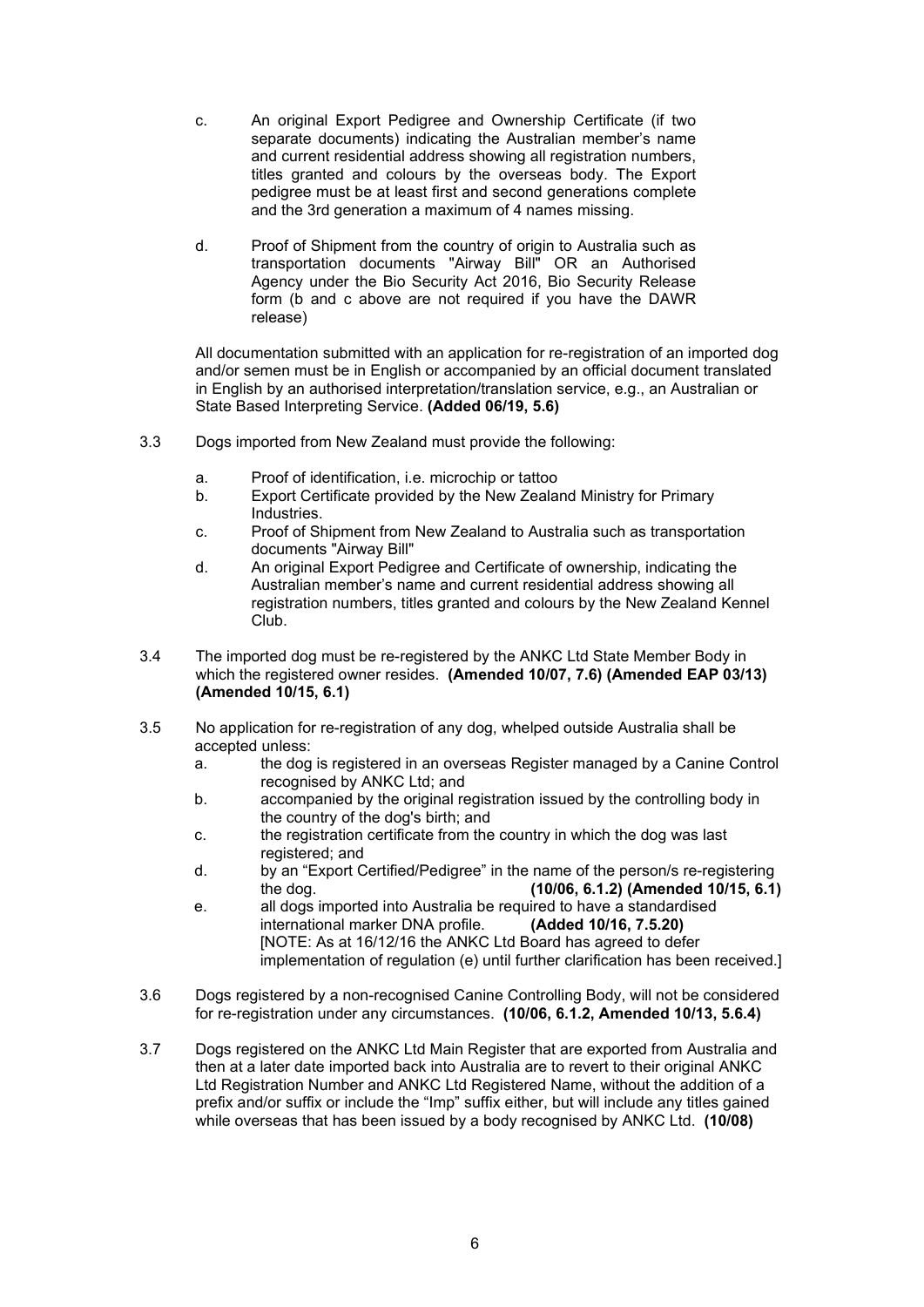- 3.8 Excepting as provided for in Regulation 3.9 of this part, an imported dog may not be exhibited in Australia prior to its re-registration with an ANKC Member Body.
- 3.9 Dogs imported into Australia that are registered with a recognised overseas canine controlling body, are eligible to be exhibited and used for breeding in Australia for up to three [3] months from lodgement of pedigree, subject to the following:
	- a. A copy of the dog's three generation pedigree (including registration names and numbers) being lodged, prior to being exhibited, with the ANKC Ltd Member Body's Office in the State or Territory where the dog is to be first exhibited. The export pedigree must be at least first and second generations complete and the third generation a maximum of four names missing.
	- b. If the dog is being campaigned by a Member of an ANKC affiliated Member Body, a letter of agreement from the registered owner/s authorising the dog to be exhibited by the Member of an ANKC affiliated Member Body, must be lodged (with the pedigree) with the ANKC Ltd Member Body's Office where the dog is to be first exhibited. **(Amended 10/17, 7.5.10 – effective 01/01/18)**
- 3.10 After three [3] months of being exhibited in accordance with 3.9 above, the imported dog, if still in Australia, must be registered to a financial member of an ANKC Ltd Member Body.
- 3.11 a. All dogs imported into Australia that are registered with a recognised overseas canine controlling body that have been used for breeding in Australia must be re-registered on the ANKC Ltd Main Register, before any progeny can be registered on the National Database.
	- b. All British Bulldogs, French Bulldogs, Pugs and Boston Terriers imported into Australia be physically viewed prior to being able to be ANKC registered into Australia. Dogs are to be assessed by 3 licenced judges for that breed to ascertain if the dog complies with the ANKC Ltd Breed Standard especially the 'Coat' and 'Colour' descriptions. If their combined opinions are that the dog does not comply with those descriptions, and there are no special conditions for Registration of Certain Breeds, then the dog is to be transferred to the Limited Register and 'Marked not eligible to be moved to the Main Register'. If their combined opinions are that the dog does comply with the ANKC Ltd Breed Standard then the dog's registration is to be registered on the Main Register. **(Added 10/17, 7.2.2 – effective 01/01/18)**
	- c. The progeny of all British Bulldogs, French Bulldogs, Pugs and Boston Terriers conceived by the use of semen imported into Australia and registered on the Main Register, must be physically assessed. Puppies are to be assessed by 3 licenced judges for that breed to ascertain if the puppy complies with the ANKC Ltd Breed Standard especially the 'Coat' and 'Colour' descriptions. The assessment must be undertaken after the puppy has been microchipped and prior to registration. If their combined opinions are that the puppy does not comply with those descriptions, and there are no special conditions for Registration of Certain Breeds, then the puppy is to be registered on the Limited Register and 'Marked not eligible to be moved to the Main Register'. If their combined opinions are that the puppy does comply with the ANKC Ltd Breed Standard then the puppies may be registered on the Main Register. Puppies assessed must be able to be individually identified by way of microchip. **(Added 02/18, 6.7.1)**
- 3.12 Where an Imported Dog has been re-registered and it is brought to the attention of the Member Body that the Colour and/or Coat may not comply with the ANKC Ltd Breed Standard, all transaction are to be suspended on the dog until the dog has been inspected by three [3] Licensed Judges with at least 5 years experience as a Group Judge for the respective Group. **(Added EAP 07/11)**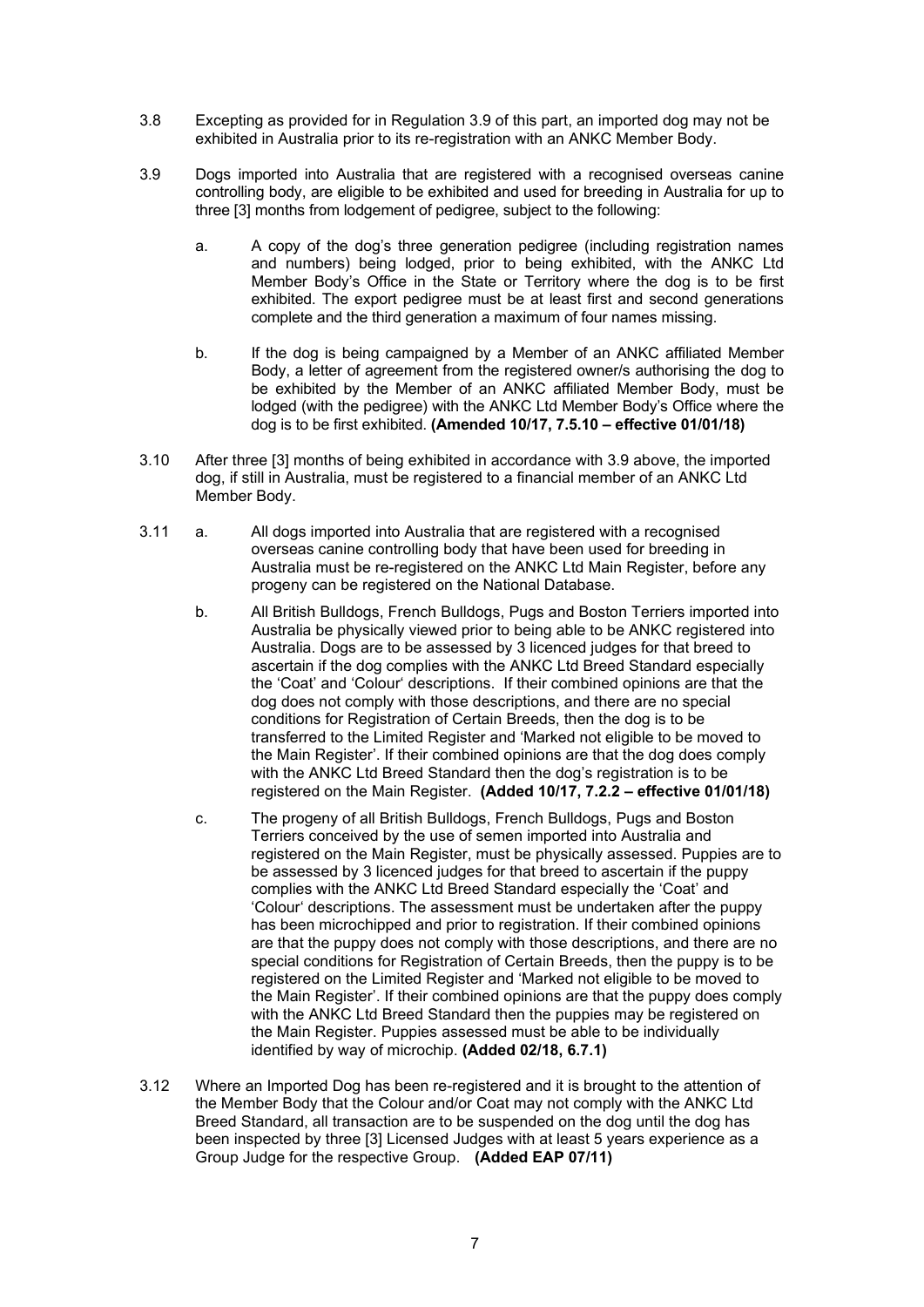- 3.13 The three Judges to ascertain if the dog complies with the ANKC Ltd Breed Standard especially the "Coat" and "Colour" descriptions. If their combined opinions are that the dog does not comply with those descriptions, then the dog is to be transferred to the Limited Register and "Marked not eligible to be moved to the Main Register". If their combined opinions are that the dog does comply with the ANKC Ltd Breed Standard then the dog's registration is to be reinstated on the Main Register**. (Added EAP 07/11)**
- 3.14 Where a Member Body is in receipt of an application for the re-registration of an Imported Dog, which has not been processed and it is brought to the attention of the Member Body that the Colour and/or Coat may not comply with the ANKC Ltd Breed Standard, the Member Body does not process the re-registration of the dog until the dog has been inspected by three [3] Licensed Judges with at least 5 years experience as a Group Judges for the respective Group**. (Added EAP 07/11)**
- 3.15 The three Judges to ascertain if the dog complies with the ANKC Ltd Breed Standard especially the "Coat" and "Colour" descriptions. If their combined opinions are that the dog does not comply with those descriptions then the dog is to be re-registered on the Limited Register and "Marked not eligible to be moved to the Main Register". If their combined opinions are that the dog does comply with the ANKC Ltd Breed Standard then the dog can be re-registered on the Main Register. **(Added EAP 07/11)**
- 3.16 Toy Manchester Terriers registered with the American Kennel Club (AKC) or any other recognised Canine Controlling Body, are to be automatically re-registered as English Toy Terrier. **(08/09)**
- 3.17 English Toy Spaniels registered with the American Kennel Club (AKC) or any other recognised Canine Controlling Body, are to be automatically re-registered as King Charles Spaniels. **(08/09)**
- 3.18 FCI registered Akita to be registered as 'Akita (Japanese)' and FCI recognised American Akita to be registered as 'Akita'. **(10/12, 6.5.4)**
- 3.19 Where a dog is exported from Australia without an Export Pedigree issued by an ANKC Member Body and then either it or any of its progeny are later imported back to Australia they shall not be re-registered on the ANKC database.

# <span id="page-9-0"></span>**SECTION 4**

# <span id="page-9-1"></span>**Inspection of Dogs**

- 4.1 Any assessment of a dog by a Member Body must be carried out as a physical examination and not from a photograph. **(05/03)**
- 4.2 Before any inspected dog is placed on any ANKC Ltd register, the dog must be permanently identified by either microchip or tattoo and the number read by the inspection party. The number must be included on all documentation, including the computer record. **(05/99)**
- 4.3 In any case where inspection of a dog is requested for any reason pertaining to this part of the Regulations, the dog shall be inspected by a panel comprising three (3) Licensed Judges with at least 5 years experience as a Group Judge for the Group relevant to the breed of the dog concerned or, by any other inspection panel approved by the Board of Directors for such purpose **(10/11)**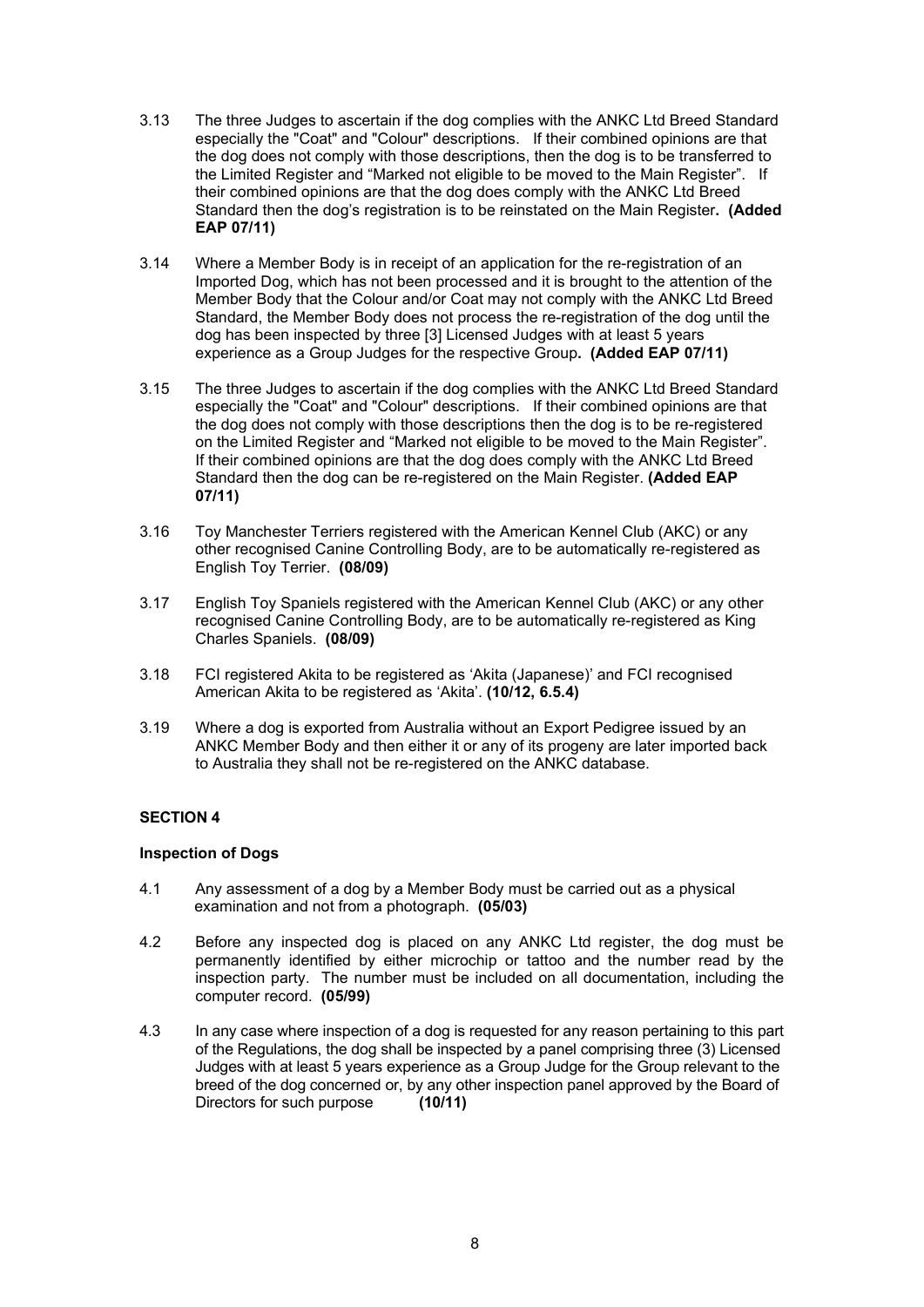**SECTION 5 Endorsement on Registration Certificates (05/00) (Amended 10/01) (Amended 05/05) (Amended 10/09) (Amended 10/13 – 5.6.4, 7.5.12) (Amended 10/15, 7.5.25) (Amended 10/17, 6.1)**

- 5.1 If, on application for transfer of a dog, its Registration Certificate is endorsed to the effect that:
	- a. the dog is not intended for breeding
	- b. the dog is not to be exported
	- c. the dog is subject to a lease or partnership agreement
- 5.1.1 The endorsement or words to the effect of the endorsement shall be recorded in the National Register, and
	- a. in the case of 5.1.a, the resultant progeny of that dog shall only be registered on the Limited Register with the notation never to be upgraded. **(Amended 10/17, 6.1 – effective 01/01/18)**
	- b. in the case of 5.1.b, an export certificate may not be issued in respect of that dog, without the written consent of the owner/breeder who applied the restriction When these endorsements are recorded on Certificates of Registration, they are also to be included on Contracts of Sale and the dog is to have a suffix LR on the Register. **(Amended 10/15, 7.5.25)**
	- c. in the case of 5.1.c, no transfer of ownership may be registered during the term of the lease period without the written permission of all parties cancelling the current lease, or in the case of a partnership, all members of the partnership.
- 5.2 All Member Bodies of ANKC Ltd shall mutually recognise endorsements, as contemplated in 5.1 and shall ensure that all such endorsements are recorded on Registration Certificates issued after transfers are affected.
- 5.3 Effective from 1 January 2012 all pedigree dogs whelped in Australia must be micro chipped prior to registration on the national database. It is the responsibility of the breeder to ensure that the microchip details of the puppy are recorded on a recognised Registry within Australia. **(Amended 10/13 – 6.5.1)**
- 5.4 Effective from 1 July 2014 any dog born prior to 1 January 2012, which is the subject of an Application for Transfer, must have its microchip number recorded on the national database prior to the application being processed. **(Added 02/14 EAP)**

# <span id="page-10-0"></span>**SECTION 6**

#### <span id="page-10-1"></span>**Rules for Registration**

# 6.1 **Use of words in the name of a dog:**

- 6.1.1 The following are not to be used in the name of a dog:
	- a "imp"
	- b Ampersand symbol
	- c Punctuation marks<br>d Roman Numerals
	- Roman Numerals
	- e "au"
	- f "champ"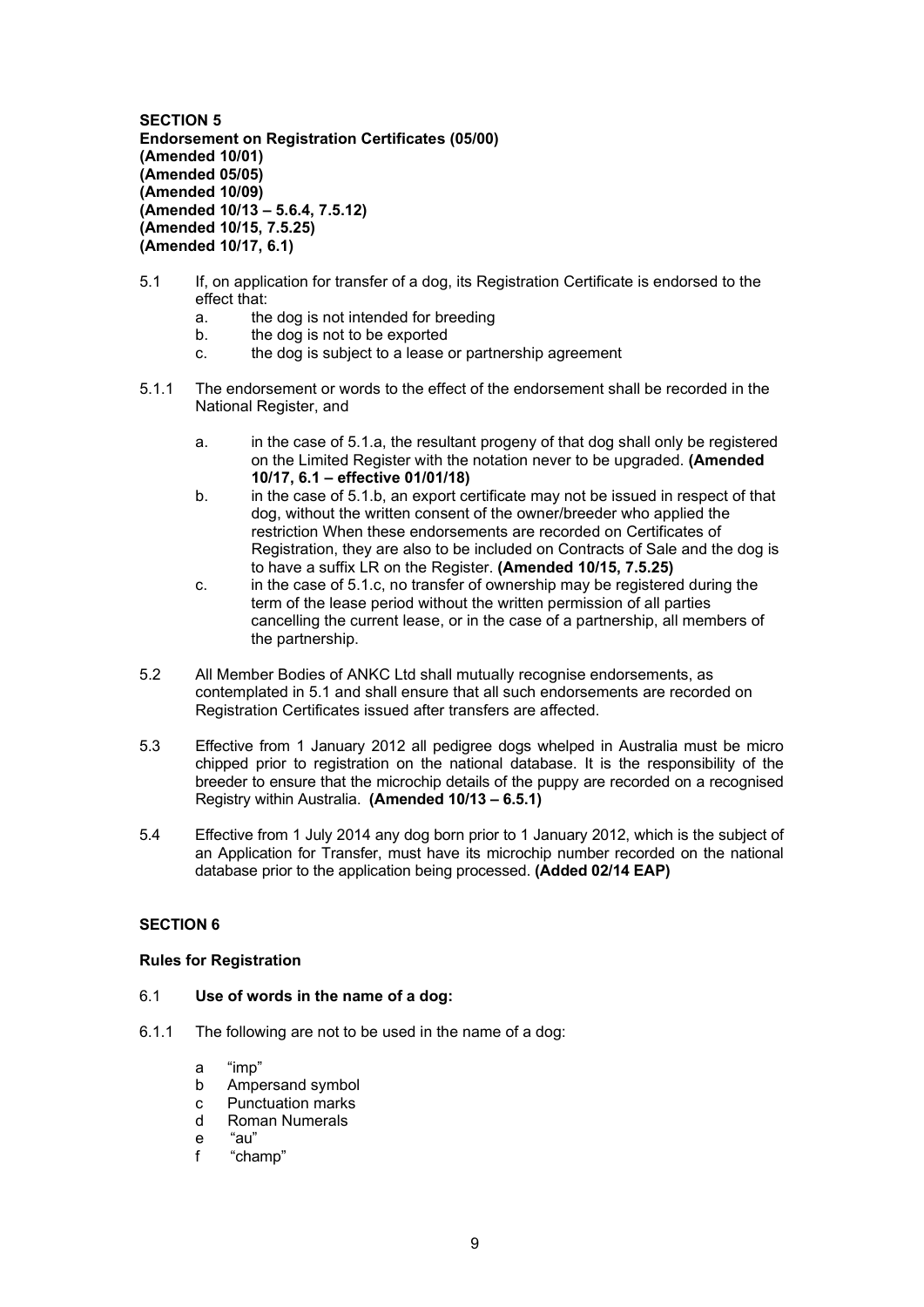However, numbers written as a word are permissible provided it is clear that it does not represent a numerical sequence. **(Admin. 07/98) (Amended 05/02) (Amended 10/16, 6.1) (Amended 10/17, 7.5.13 – effective 01/01/18)**

6.1.2 The registered prefix of a breeder must be attached to the name of every dog bred by them and such prefix shall be deemed to be part of the name.

No name, including the prefix, shall exceed thirty (30) spaces to be used as letters or spaces. **(05/00) (10/06, 6.1.2) (Amended 10/10, 7.19)**

- 6.1.3 No word that is in the nature of a known prefix or deceptively similar to a known prefix and no prefix except the breeders registered prefix may be used in a dog's name unless the following conditions apply:
- 6.1.3.1. The prefix of the new owner is permitted to be added at time of registration or transfer but must be added as a suffix and will be in addition to the thirty (30) letters or spaces as specified in 6.1.2 provided the dog has not been awarded an ANKC recognized title, been bred from or used at stud. **(Amended 10/16, 7.5.8)**
- 6.1.3.2 The registered name remains unaltered with a preposition e.g. 'of', 'to', 'from', 'with', 'at', 'is', 'by' - added followed by the new owner's prefix as a suffix. This new name after this point may not be furthered altered. In respect of dogs born in Australia, only dogs under one (1) year of age are eligible. Only one additional suffix may be added. **(Amended 10/17, 6.1 – effective 01/01/18) (Amended EM#174, 05/19 – effective 01/01/20)**
- 6.1.3.3. The consent in writing of all the owners of the second prefix must be given. **(Amended 10/16, 7.5.8)**
- 6.1.3.4. In the case of an overseas Kennel Name being used, all the owners must certify in writing that they are the owners of the Kennel Name and that it is registered with the appropriate overseas canine control. **(Amended 10/16, 7.5.8)**
- 6.1.4 It is the responsibility of the complainant to lodge an objection that a name conflicts with this regulation and it is further understood that it is not the responsibility of the processing office to recognise issues prior to lodgement of an objection. **(10/07, 7.4) (Amended 10/10, 7.20) (Amended 10/14, 7.5.4)**
- 6.2 Effective 1 March 2021, it is the breeder/seller's responsibility, when disposing of a puppy/dog, to transfer the ownership of the puppy/dog to the new owner. **(Added 01/21, EM#190)**

#### 6.3 **Colours**

- 6.3.1 **Definition of Standard Colour** The colours, variations and patterns as stated in the current Breed Standards. A Member Body maintains the right to inspect any litter to ensure that the puppies are being registered as the correct colour/s and features in accordance with the Breed Standard and consequently on the correct register. **(Amended 10/17, 7.2.1 – effective 01/01/18)**
- 6.3.2 **Definition of Non Standard Colour**  Any colour other than the standard colour, the judge shall assess their colour on the day.
- 6.3.3 **Definition of Poor Colour** Any variation of the allowed colours as stated in the standard. The judge shall assess their colour on the day.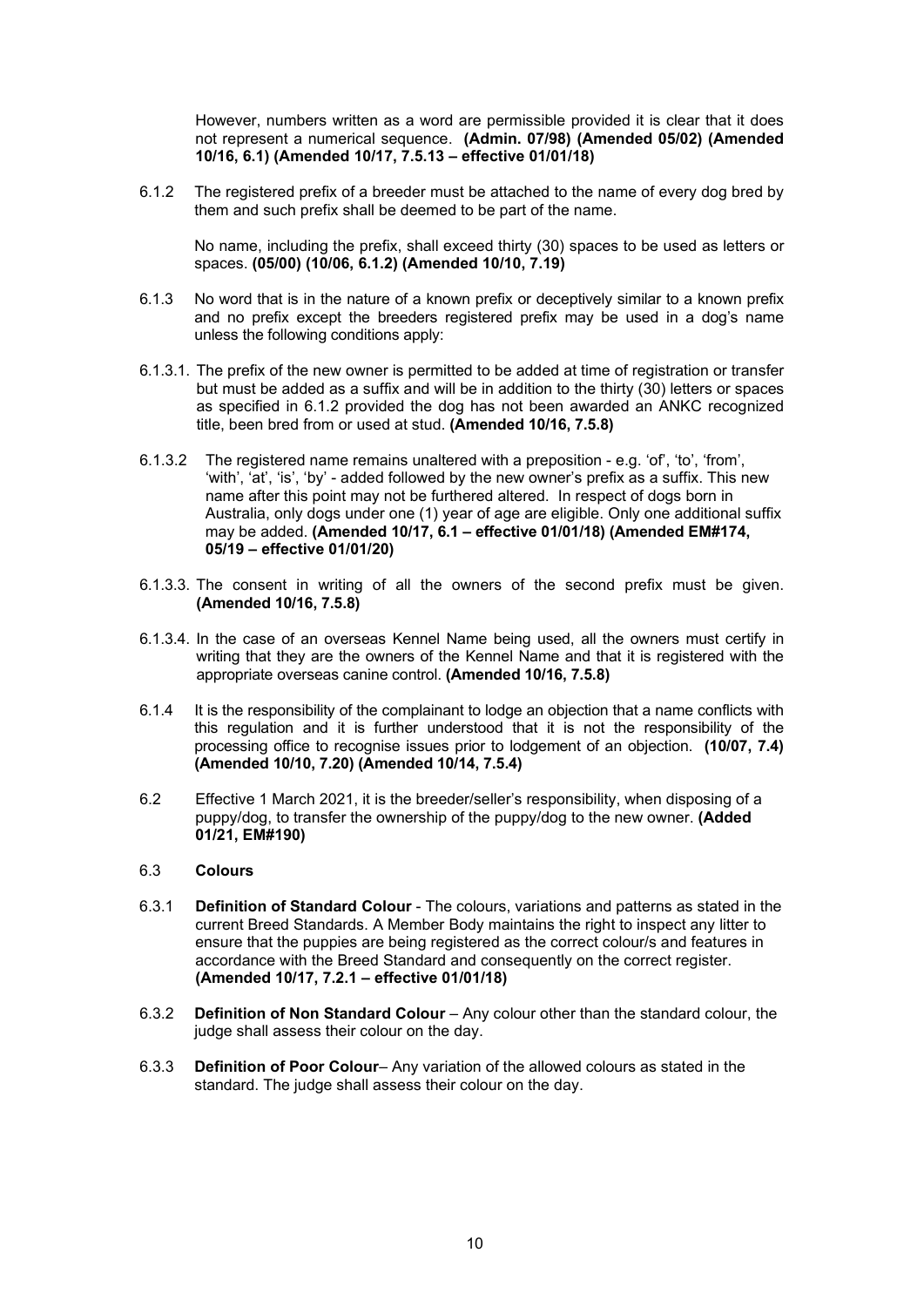#### 6.3.4 Special Conditions for Registration of Certain Breeds **(Amended 04/15 EAP)**

- 6.3.4.1 Effective from 3 June 2014 White Boxers can only be registered on the Limited Register flagged not to be upgraded, and a White Boxer imported into Australia cannot be registered on any register. **(05/05) (Amended 06/14 EAP)** [Note: Prior to the 3 June 2014 (06/14 EAP amendment) the registration of White Boxers is NOT permitted on any register.] **(Amended 10/14 EAP)**
- 6.3.4.2 Effective from 1 January 2015 Merle to Merle and Dapple to Dapple matings are prohibited. The Merle or Dapple gene carries an increased risk of impaired hearing and sight problems. Any breach of the regulation will constitute an offence by the Member/Members who are the owners of the Sire and Dam of the litter. Any puppies resulting from such matings will be placed on the Limited Register and endorsed never to be upgraded. **(05/05) (Amended 06/14 EAP) (Amended 10/14, 7.5.9)**
- 6.3.4.3 Effective from 1 January 2016 no 'Merle' Chihuahuas can be registered on any register and a 'Merle' Chihuahua imported into Australia cannot be registered on any register. **(10/15, 6.4)**
- 6.3.4.4 "Dapple" the word "dapple" must not be used in isolation, but used in association with a colour, i.e. "red dapple", "chocolate dapple" or "silver dapple" only.
- 6.3.4.5 Effective from 1 January 2015 'Brindle' Pugs can be registered on the Limited Register and flagged "not to be upgraded" and a 'Brindle' Pug imported into Australia cannot be registered on any register. **(10/07, 6.2.6) (Amended 06/14 EAP)** [Note: Prior to the 1 January 2015 (06/14 EAP amendment) no 'Brindle' Pug can be registered on any register and a 'Brindle' Pug imported into Australia cannot be registered on any register.]
- 6.3.4.6 Effective from 1 January 2015 the colour "Blue" is not to be recognised as an allowable colour for Weimaraners and can only be registered on the Limited Register, flagged "not to be upgraded" **(10/10, 8.1) (Amended 06/14 EAP)** [Note: Prior to the 1 January 2015 (06/14 EAP amendment) the colour 'Blue' is not to be recognized as an allowable colour for Weimaraners.]
- 6.3.4.7 Effective from 1 July 2015 British Bulldog: Black, Black & Tan, Dudley, or Bulldogs showing marked variation from those listed in the Breed Standard, (Including those registered in other Countries) can only be registered on the Limited Register, flagged "not to be upgraded". **(Added 04/15 EAP)**
- 6.3.4.8 Effective from 1st January 2017 French Bulldog: Solid Black, Black & White, Black and Tan, Mouse, Grey/Blue, Liver/Chocolate, or French Bulldogs showing marked variation from those colours listed in the Breed Standard and all patterns of these colours (including those registered in other countries) can only be registered on the Limited Register, flagged "not to be upgraded". (**Added 10/16, 9.9) (Amended 02/21, 5.2 effective 01/07/21)**
- 6.2.4.9 Effective from 1 July 2021 No 'Merle' French Bulldogs can be registered on any ANKC Ltd register and a 'Merle' French Bulldog imported into Australia cannot be registered on any register. No 'Long Coat or Hairless' French Bulldogs can be registered on any ANKC Ltd register. **(Added 02/21, 5.2)**
- 6.3.4.10 Effective 1 January 2021 Anatolian Shepherd Dog/Kangal Shepherd Dog: The status quo will remain where there will be two breeds with the Anatolian Shepherd Dog using the current Anatolian Shepherd Dog breed standard and the Kangal Shepherd Dog using the FCI Kangal Shepherd Dog breed standard. Owners may transfer the affected dogs from one breed to the other up until the 30 June 2021. (**Added 10/20, 5.5)**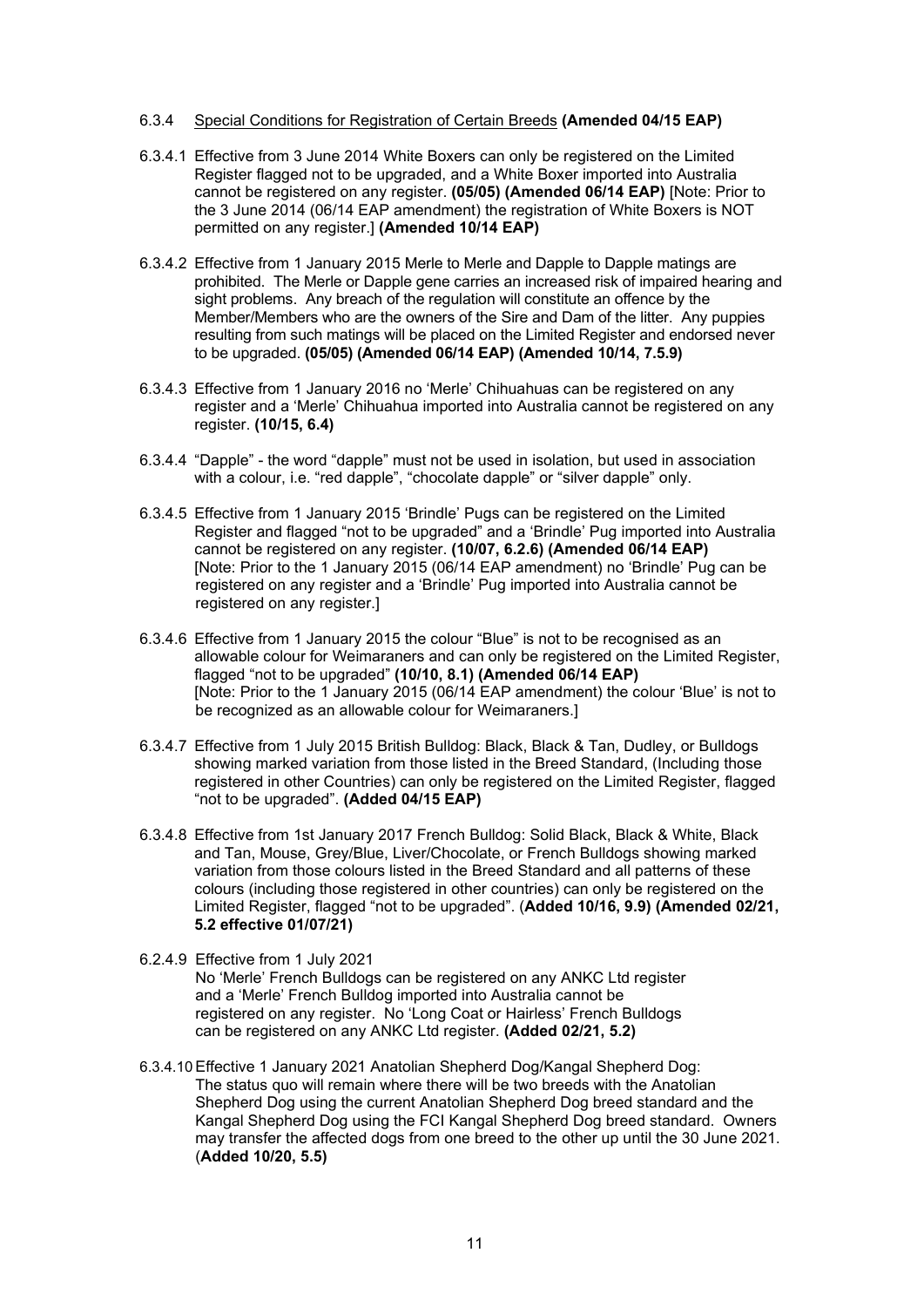- 6.3.4.11 Effective from 1 July 2022 any dog identified on the pedigree database as Natural Bob Tail, will have NBT included as part of the printed information that appears as part of a dog's registered name or number, ensuring that this information is included in relation to their official identification. **(10/21, 7.5.4)**
- 6.3.4.12 Effective from 1 July 2022 the identification code LST noting a Legally Shortened Tail is to be endorsed on the registrations of all dogs that have been previously registered under Vet Certification that they have a Legally Shortened Tail. **(10/21, 7.5.5)**

#### **6.4 Frozen Semen (10/10, 6.4.1) (Amended 10/15, 6.1.7) (Amended 10/16, 6.1) (Amended 02/18, 4.9)**

- 6.4.1 Frozen semen must be registered at the time of or prior to application for registration of a litter from that semen.
- 6.4.2 The following documentation will be necessary to be supplied at the time of registration imported frozen semen:
	- a. Application form to reregister the dog (if imported);<br>b. A certified copy of the dog's three generation
	- b. A certified copy of the dog's three generation pedigree (including registration names and numbers) prior to being inseminated, with the ANKC Ltd Member Bodv's Office in the State or Territory where the dog's semen is to be first inseminated. The pedigree must be at least first and second generations complete and the third generation a maximum of four names missing. **(Amended 04/18, EM#157 – effective 01/07/18)**
	- c. Photocopy of the ownership certificate;
	- d. Photocopy of the semen collection certificate;
	- e. Photocopy of DAWR final clearance certificate (if imported). **(Amended 04/18, EM#157 – effective 01/07/18)**
- 6.4.3 Refer to ANKC Ltd Procedure for Registration of Frozen Semen October 2015 for the relevant forms. **(Added 10/16, 6.1)**
- 6.4.4 Member Bodies are authorised to make such arrangements as they require to satisfy themselves as to the ownership and authenticity imported frozen semen collected prior to the date of commencement of this regulation.
- 6.4.5 Certificate of Use (Form # 3 refer 6.4.3) Whenever frozen semen is used, the Certificate of Use is to be lodged with the relevant state member body by either the owner of the semen, the owner of the inseminated bitch or the inseminating vet practice. **(Added 10/17, 7.5.14 – effective 01/01/18)**

# **6.5 Registration of Litters (05/05)**

- 6.5.1 Subject to 6.5.2, a litter must be registered in the State or Territory of residency of the owner irrespective of where the pups are born. **(Amended 08/20)**
- 6.5.2 Where a prefix is jointly owned, registered and maintained in more than one State or Territory, the litter must be registered in the State or Territory in which the pups are born. **(Amended 10/13 – 5.6.4)**
- 6.5.3 The registered owner(s) of the stud dog and the dam of the litter must be financial member(s) of an ANKC Ltd Member Body at the time of mating. **(Amended 10/17, 6.1 – effective 01/01/18)**

#### **6.6 Main and Limited Register Dogs (Added 10/16, 7.5.9) (Amended 10/19, 6.1)**

A breeder shall make application to register the puppies in a litter on Main or Limited Registers.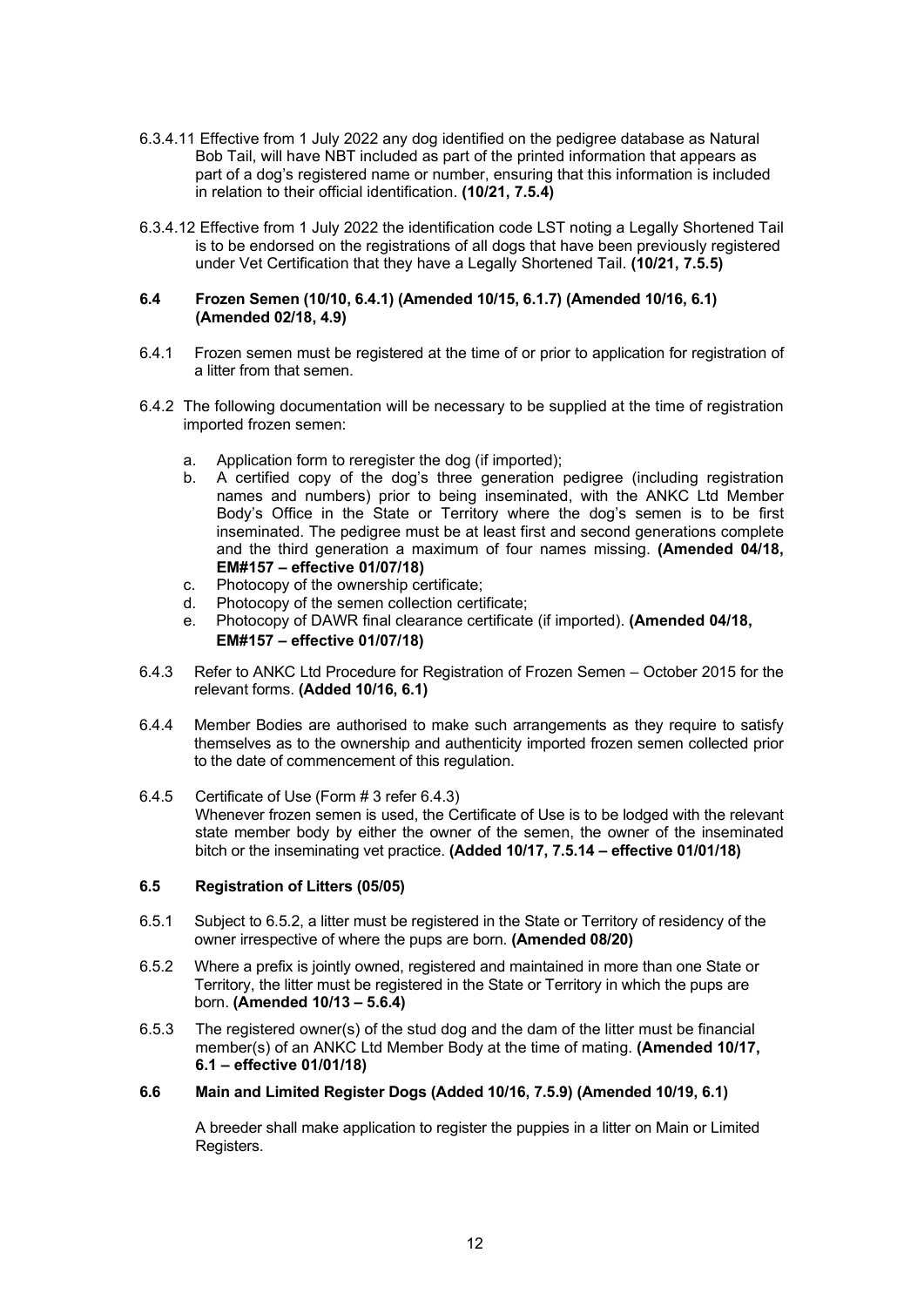- 6.6.1 Main register is open to dogs whelped from a Sire and Dam that are both registered either in the ANKC Ltd's Main Register or other Register or Studbook recognised by this ANKC Ltd.
- 6.6.2 Limited Register is open to dogs eligible for registration on the Main Register where the breeder stipulates that the dog is:
	- (i) ineligible for exhibition at a Conformation Exhibition, and
	- (ii) not to be used for breeding purposes, and/or
	- (iii) not entire or has been desexed, and
	- (iv) ineligible for export pedigree, and
	- (v) not registered on the main register
- 6.6.3 Transfer Between Registers
	- 6.6.3.1 A dog may be transferred between the Main Register and Limited Register subject to the following conditions-
		- (i) A dog may be transferred from the Main Register to the Limited Register, on one occasion only, on application in writing signed by the registered owner.
		- (ii) A dog may be transferred from the Limited Register to the Main Register on application in writing signed by the breeder and the registered owner of the dog.

#### **6.7 Multiple Sire Litters - Intentional or Unintentional Multiple Sired Litters (10/07, 7.2)**

- 6.7.1 Any breeder who has either intentionally or unintentionally used multiple sires over a bitch must, when applying to register the resultant litter, provide DNA Test results undertaken by an authorised collector and submit the following documents together with the appropriate Service Certificates and Application for Registration. **(Amended 10/17, 7.5.16 – effective 01/01/18)**
	- a. DNA Test certificate in respect of each of the multiple sires used;
	- b. DNA Test certificate in respect of the Dam of the litter;
	- c. DNA Test certificates in respect of each puppy in the litter which are all required to be tested at the same time;
	- d. A certificate given by a Veterinary Surgeon providing an interpretation of the results of the DNA Tests as to the correct parentage of the litter.
- 6.7.2 Registration of the litter concerned will be processed based on the results provided in the Veterinary Certificate.
- 6.7.3 All costs associated with obtaining the certificates required are to be borne by the breeder of the litter.

#### **6.8 Registration of Associate Dogs – on Associate Register (10/07, 7.11) (Amended 10/10, 5.11) (Amended 10/19, 6.1)**

- 6.8.1 As from 1 January 2008, it is compulsory PRIOR to the registration of an Associate Dog on the National Database, that the application to register such dog is accompanied by a Sterilisation Certificate or a recognised Animal Register official documentation showing the owner, microchip number and indicating that the dog is desexed.
- 6.8.2 The dog to be permanently identified (such as Microchip) and the permanent identified number to be recorded on the Sterilisation Certificate.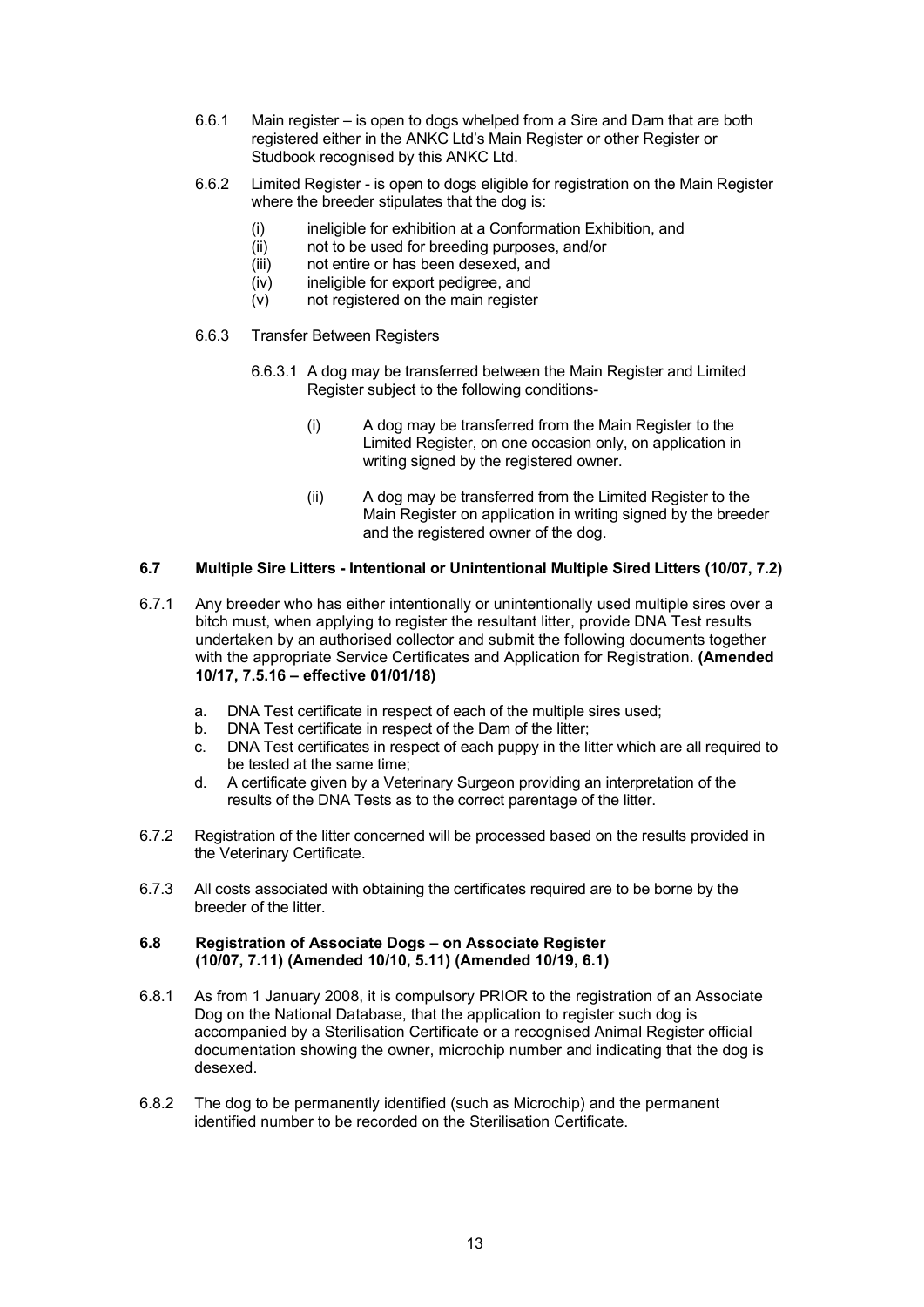- 6.8.3 The breed is to be recorded as 'Associate' with a number assigned by the ANKC Ltd Member Body and only the following details are to be recorded on the National Database:
	- a. name (one word only)
	- d. sex indicated only as either neutered or spayed
	- e. microchip number
	- f. date of birth (if known)
	- g. colour
	- Note: The breed or cross breed may be recorded in the notes field for further reference.
- 6.8.4 The ANKC Ltd Member Body will produce an Associate Register Certificate for an Associate dog, which indicates the above details.

#### **6.9 Registration of Sporting Dogs – on Sporting Register (Added 10/10, 5.11)**

- 6.9.1 A dog that is registered with an ANKC Ltd recognised Working Dog Association or Kindred Body that caters for Working Sporting or Performance Dogs may be registered on the National Database Sporting Register. **(Amended 10/15, 7.5.18) (Amended 02/19, 4.10.2 – effective 01/07/19)**
- 6.9.2 A Working, Sporting or Performance register dog registered with an ANKC Ltd overseas recognised Working Dog Association or Kindred Body to be re-registered with ANKC Ltd must provide, at the time of registering the dog, the following:
	- a. Proof of identification, such as microchip or tattoo
	- b. Proof of Importation, such as a "health permit", "export permit" or "import permit"
	- c. Proof of Shipment from the country of origin to Australia such as transportation documents "Airway Bill"

OR

- d. Authorised Agency under the Bio Security Act 2016, Bio Security Release form (b and c above are not required if you have the DAWR release) **(Added 02/19, 4.10.3 – effective 01/07/19)**
- 6.9.3 A certified copy of the dog's registration, issued by the recognised body, must be provided, which indicates the member as the registered owner, with a residential address in the state of the ANKC Ltd Member Body to whom the application is being submitted.
- 6.9.4 The dog is to be permanently identified (such as microchip) and the permanent identified number is to be recorded on the National Database.
- 6.9.5 The breed is to be recorded as 'Sporting' and only the following details, as assigned by the recognised Working Dog Association/Kindred Body, a list of which can be viewed via http://ankc.org.au/media/9304/ankc-ltd-\_wdakb-list\_feb-19.pdf, are to be recorded on the National Database:
	- a. prefix and name (in the one field)
	- b. number as assigned by the kindred body
	- c. sex M or F
	- d. microchip number
	- e. date of birth

f. colour

**(Amended 02/19, 4.10.1 – effective 01/07/19)**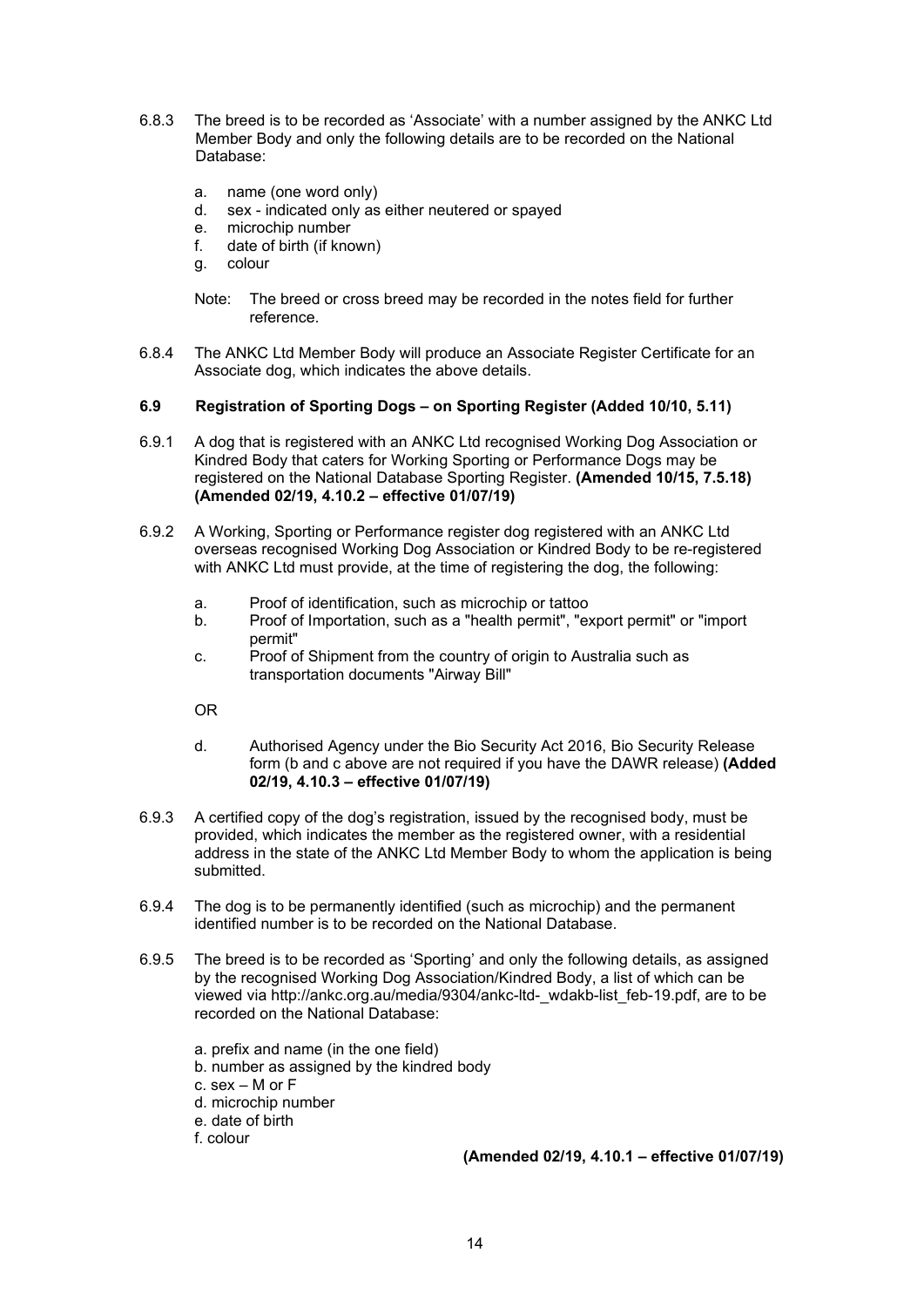6.9.6 The ANKC Ltd Member Body will produce a Sporting Register Certificate for a Sporting dog, which indicates the above details.

#### **6.10 Registration of a Dog as a Natural Bob Tail Dog (Added 10/10, 6.7)**

- 6.10.1 A dog claimed to be a "Natural Bob Tail" dog must be DNA tested to certify that the dog is carrying the "Bob Tail" gene or has a Certified Vet Certificate where puppies have been examined by 4 days of age and then individually micro chipped prior to registration. The Vet Certificate is to be provided by a Vet who is not the owner or breeder of the litter. **(Amended 06/18, 5.14 – – effective 01/01/19)**
- 6.10.2 An approved collector must take the DNA sample and either a Micro Chip or a unique Tattoo must be sighted and recorded at the time to identify the dog.
- 6.10.3 The results of the DNA test or Certified Vet Certificate may be recorded on the ANKC Ltd Register and Official Registration form. A dog certified to be carrying the Bob Tail gene to be identified with the letters BT.
- 6.10.4 In addition to compliance with 6.10.1 any Dobermann applying to be registered as a Natural Bobtail (NBT) must also show DNA proof of purity of breed. Where the certification of the dog being a NBT is by DNA testing, the DNA testing for proof of purity of breed must be conducted by an independent testing laboratory to that of the NBT testing. Effective for matings after the 1 June 2022. **(Added 10/21, 9.4) (Amended 05/22, EM#199)**

#### **6.11 DNA Parentage by DNA Test Results**

6.11.1 Where a registered breeder submits a litter application to a Member Body and subsequently, for whatever reason, makes a request to alter the pedigree of the progeny being registered, for example, to change the sire or dam from that submitted on the original application, then that registered breeder shall be required to obtain DNA Parentage Test Results which clearly identifies the correct sire and dam of each puppy in the litter in question, prior to registration.

All requested DNA test results must be provided. All costs are to be borne by the breeder of the litter. **(Amended 10/17, 6.1 – effective 01/01/18)** 

# **6.12 Deregistration of a Dog – Deregistered Register (Added 10/16, 7.5.10)**

6.12.1 Any dog whose registration is suspended or cancelled by a Member Body will be removed from the Main, Limited or Associate Register whilst its registration remains suspended or cancelled and placed on the Deregistered Register.

#### <span id="page-16-0"></span>**SECTION 7 Title endorsements**

#### <span id="page-16-1"></span>**Title Endorsements on Registration Certificates (05/00) (Amended 10/13 – 5.6.4)**

- 7.1 Dogs awarded O.C. "OCH" will appear before the dog's name.
- 7.2 Dogs awarded T.Ch. the title will appear before the dog's name.
- 7.3 Dual Champion
- 7.3.1 Dogs awarded two Champion Titles one title must be a Conformation Champion the other title in any of the other ANKC Ltd recognised disciplines shall be granted the title "Dual Champion" and the title shall appear before the name of the dog with the other discipline title indicated in brackets e.g. DUAL CH. [O] **(10/01) (10/06 – 6.1.2) (Amended 10/13 – 7.5.13)**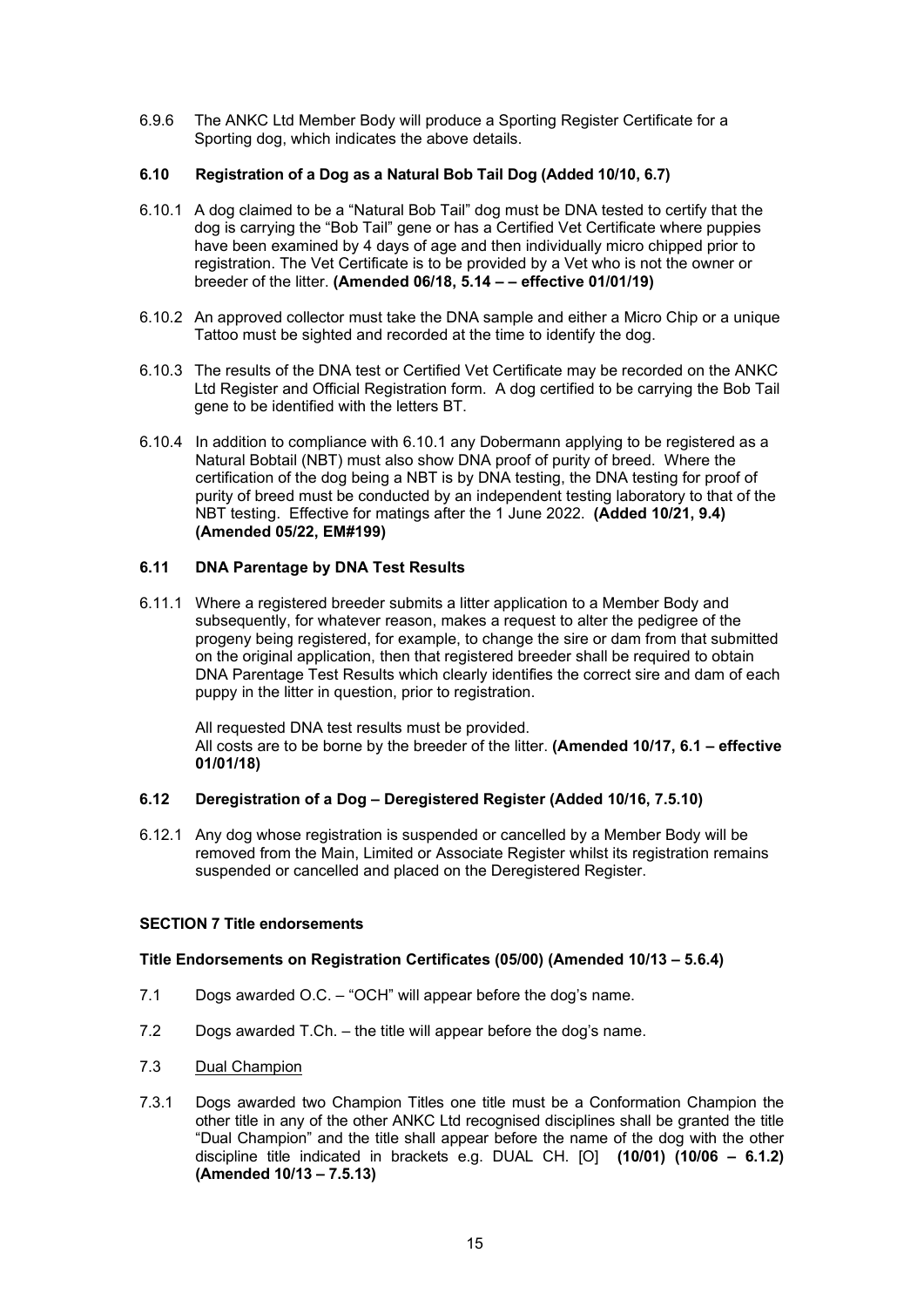7.3.2 In the case of an application for a "Dual Champion" where the Neuter Champion replaces the Conformation Champion the title "Dual Champion" shall be granted and the title shall appear before the name of the dog with the other discipline title indicated in brackets e.g. DUAL CH. (Neuter) [O] **(Added 10/13 – 7.5.13)**

# 7.4 Triple Champion

- 7.4.1 Dogs awarded three Champion Titles one title must be a Conformation Champion the other titles **from any two** of the other ANKC Ltd recognised disciplines shall be granted the title "Triple Champion" and the title shall appear before the name of the dog with the other discipline Titles indicated in brackets e.g. TRIPLE CH. [O] [T] **(10/01) (10/06 - 6.1.2) (Amended 10/13 – 7.5.13) (Amended 06/18, 6.3 – effective 01/01/19)**
- 7.4.2 In the case of an application for a "Triple Champion" where the Neuter Champion replaces the Conformation Champion the title "Triple Champion" shall be granted and the title shall appear before the name of the dog with the other discipline titles indicated in brackets e.g. TRIPLE CH. (Neuter) [O] [T] **(Added 10/13 – 7.5.13)**

# 7.5 Dual Grand Champion

- 7.5.1 Dogs awarded two Grand Champion Titles one title must be a Conformation Grand Champion the other title in any of the other ANKC Ltd recognized disciplines shall be granted the title "Dual Grand Champion" and the title shall appear before the name of the dog with the other discipline title indicated in brackets e.g. DUAL GR. CH. [O] **(10/01) (10/06 – 6.1.2) (Amended 10/13 – 7.5.13) (Amended 10/15, 6.1)**
- 7.5.2 In the case of an application for a "Dual Grand Champion" where the Neuter Grand Champion replaces the Conformation Grand Champion the title "Dual Grand Champion" shall be granted and the title shall appear before the name of the dog with the other discipline title indicated in brackets e.g. DUAL GR CH. (Neuter) [O]
- 7.6 Overseas Titles **(Added 02/18, 6.7.2)**
- 7.6.1 No overseas titles will be endorsed on a dog's registration certificate unless the title was achieved while the dog was physically present in the country which awarded the title.

# <span id="page-17-0"></span>**SECTION 8**

#### <span id="page-17-1"></span>**Breeding**

- 8.1 Effective 1.1.2000, the commencement date for any new policies or regulations affecting the breeding of dogs will be on the 1st day of the month at least twelve clear months following publication of the new requirements in the appropriate publication, unless specified otherwise in the new policy or regulation. **(05/99) (Amended EAP 07/11)**
- 8.2 The minimum breeding age for bitches across all breeds is 12 months at the time of mating. This regulation is not intended to reduce minimum age requirement for breeding set out in the Code of Ethics of Member Bodies and the Rules of National Breed Councils and/or Breed Clubs. **(Added 10/10, 6.7) (Amended EAP 07/11)**
- 8.3 All bitches eight years of age and over at the time of a mating must have a current veterinary certificate stating that the bitch is in good health at the time of breeding. This certificate must be presented at the time of registration of the litter resulting from this mating. A current veterinarian certificate is defined as being within three months prior to the mating. **(Added BOD 10/11)**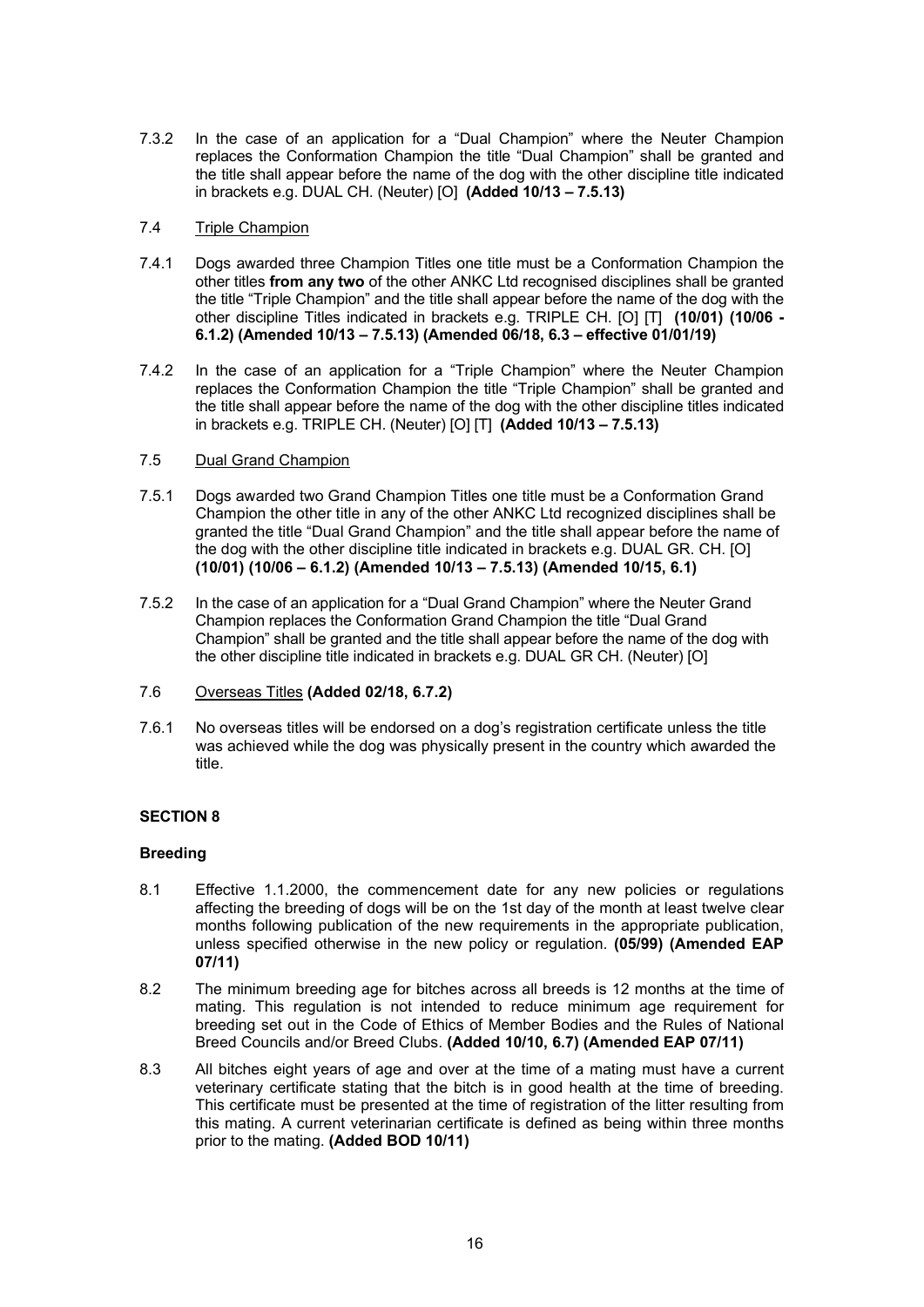8.4 First generation (father/daughter, mother/son, brother/sister) matings are not permitted. ANKC Ltd Member Bodies will not register the progeny of father/daughter, mother/son, brother/sister matings on the Main Register unless application was made to the Member Body and approval was given prior to the mating on the basis of health or genetic reasons to the benefit of the breed. Any breach of this regulation will constitute an offence by the member/members who are the owners of the **sire and** dam of the litter. The progeny resulting from such a breach will be registered on the Limited Register and endorsed 'never to be upgraded' and any further penalties may be determined by the member's member body. **(Added 10/10, 6.7) (Amended EAP 07/11) (Amended 10/14, 7.5.6)**

# **8.5 First Degree Mating protocols: (Added 10/12, 6.6.1)**

- 8.5.1 Applications shall be made prior to the mating to the relevant ANKC Ltd Member Body and the following information is the minimum required for the Member Body to make deliberation:
	- a. Grounds for the mating should include details of the dogs to be mated and relevant health test results;
	- b. Desired outcomes for the mating;
	- c. When the intended mating is likely to occur.
- 8.5.2 Where prior approval has not been sought or granted by the Member Body. All progeny are to be registered on the Limited Register and the record flagged never to be upgraded to the Main Register. **(Added 10/13 – 6.5.1)**

# **8.6 Colour Breedings (Added 10/14, 7.5.9)**

- 8.6.1 The following 'colour' breedings are not permitted for health reasons:
	- a. Border Collie merle to merle
	- b. Dachshunds dapple to dapple
	- c. Shetland Sheepdogs merle to merle
- 8.6.2 Any breach of this regulation will constitute an offence by the member/members who are the owners of the sire and dam of the litter. The progeny resulting from such a breach will be registered on the Limited Register and endorsed 'never to be upgraded' and any further penalties may be determined by the member's member body.

#### **8.7 Coat Inheritance Factors – Chihuahua**

- 8.7.1 *Long Coat x Long Coat* all offspring will be long coat. No other option is possible because to be a long coat phenotype no smooth coat dominant genes can be present.
- 8.7.2 *Smooth Coat x Smooth Coat –* the proportion of offspring will vary from 75% smooth/25% long to 100% smooth depending on whether or not any of the parents is carrying the recessive long coat gene.
- 8.7.3 *Long Coat x Smooth Coat – the* proportion of offspring will vary from 100% smooth coat to 50/50 depending on whether or not the smooth parent is carrying the long coat gene or not.

#### **8.8 German Shepherd Dog**

8.8.1 Effective 16.10.2005 litters, resulting from the mating of German Shepherd dogs under the age of 18 months (either the Sire or Dam) at the time of mating, are eligible to be registered on the Limited Register only and flagged **'NOT TO BE UPGRADED'**. **(Amended 10/07, 6.3.1)**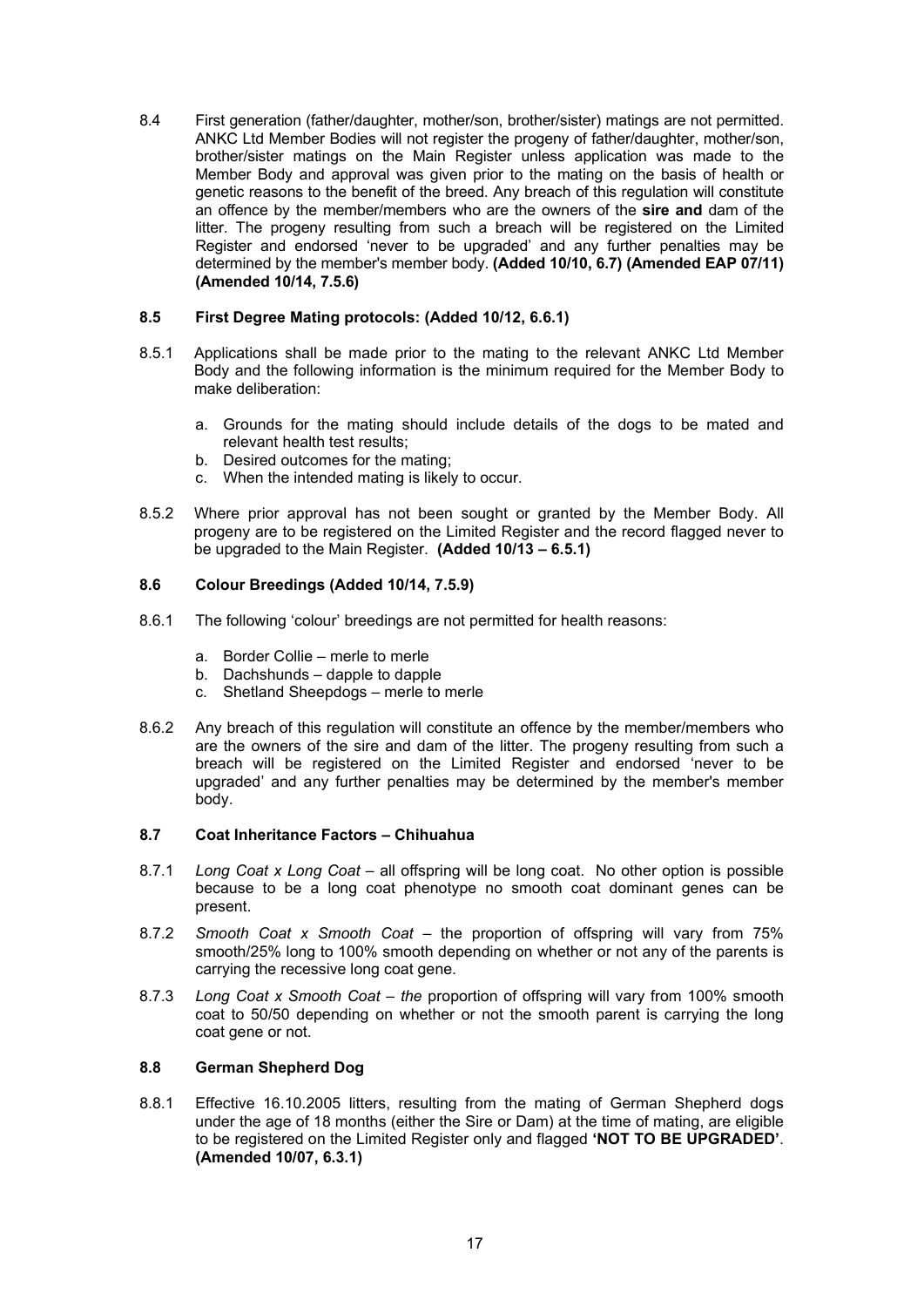# 8.8.2 **Reserved**

- 8.8.3 For all German Shepherd litters born from 1 June 2011.
	- a. Both parents of every litter must be screened for Hip Dysplasia through an official Hip Dysplasia Control Scheme. Where the parents have been born after 1.1.10, they must record a score of no more than 12 on either hip, or in the case of imported dog's, a grading that is deemed to be acceptable for breeding in their country of origin.
	- b. Both parents of every litter must be screened for Elbow Dysplasia through an official Elbow Dysplasia Control Scheme. Where the parents have been born after the 1.1.10, they must record a grading of Normal, Grade One or Grade Two on both elbows, and be free from the condition of UAP (Ununited Anconeal Process.).
	- c. Breeders of litters whelped on or after 1 June 2011, will be required to comply as a prerequisite to registration of any litter on the ANKC Main Register. Dogs must be positively identified by microchip, or tattoo prior to being x-rayed**.** Litters which do not meet the above requirements will be placed on the Limited Register and will be flagged not to be upgraded**. (01/11)**
- 8.8.4 For all German Shepherd litters born from 1 January 2017:
	- a. Both parents of every litter must be screened for Hip Dysplasia through an official Hip Dysplasia Control Scheme. Where the parents have been born after the  $30<sup>th</sup>$  June 2015, they must record a score of no more than eight (8) on either hip, with no more than three (3) in any one area, or in the case of imported dogs, a grading that is deemed to be acceptable for breeding in their country of origin.
	- b. Both parents of every litter must be screened for Elbow Dysplasia through an official Elbow Dysplasia Control Scheme. Where the parents have been born after the 30<sup>th</sup> June 2015, they must record a grading of Normal, Near Normal or Grade One on both elbows, and must be free from the condition of UAP (Ununited Anconeal Process).
	- **c.** Breeders of litters whelped on or after 1st January, 2017, will be required to comply with the requirements as a prerequisite to registration of any litter on the ANKC Ltd Main Register. Dogs must be positively identified by microchip, and/or tattoo prior to being x-rayed. Litters which do not meet the above requirements will only be able to be placed on the Limited Register and will be flagged not to be upgraded. **(03/16)**

# **8.9 Rottweiler**

8.9.1 For litters of Rottweilers born where the parents have been born after 1.1.97, these parents must show results of X-rays for hips and elbows. **(Amended 10/13 – 5.6.4)**

# **8.10 Bedlington Terrier**

8.10.1 Litters will be eligible for registration on the Main Register only if both parents have been tested for Copper Toxicosis.

# **8.11 Australian Shepherd**

8.11.1 All Australian Shepherd litters, where the parents have been born after 1<sup>st</sup> July, 2001, these parents must be radiographed and assessed for Hip Dysplasia as a prerequisite to registration of any litters. (**05/01) (Amended 10/13 – 5.6.4)**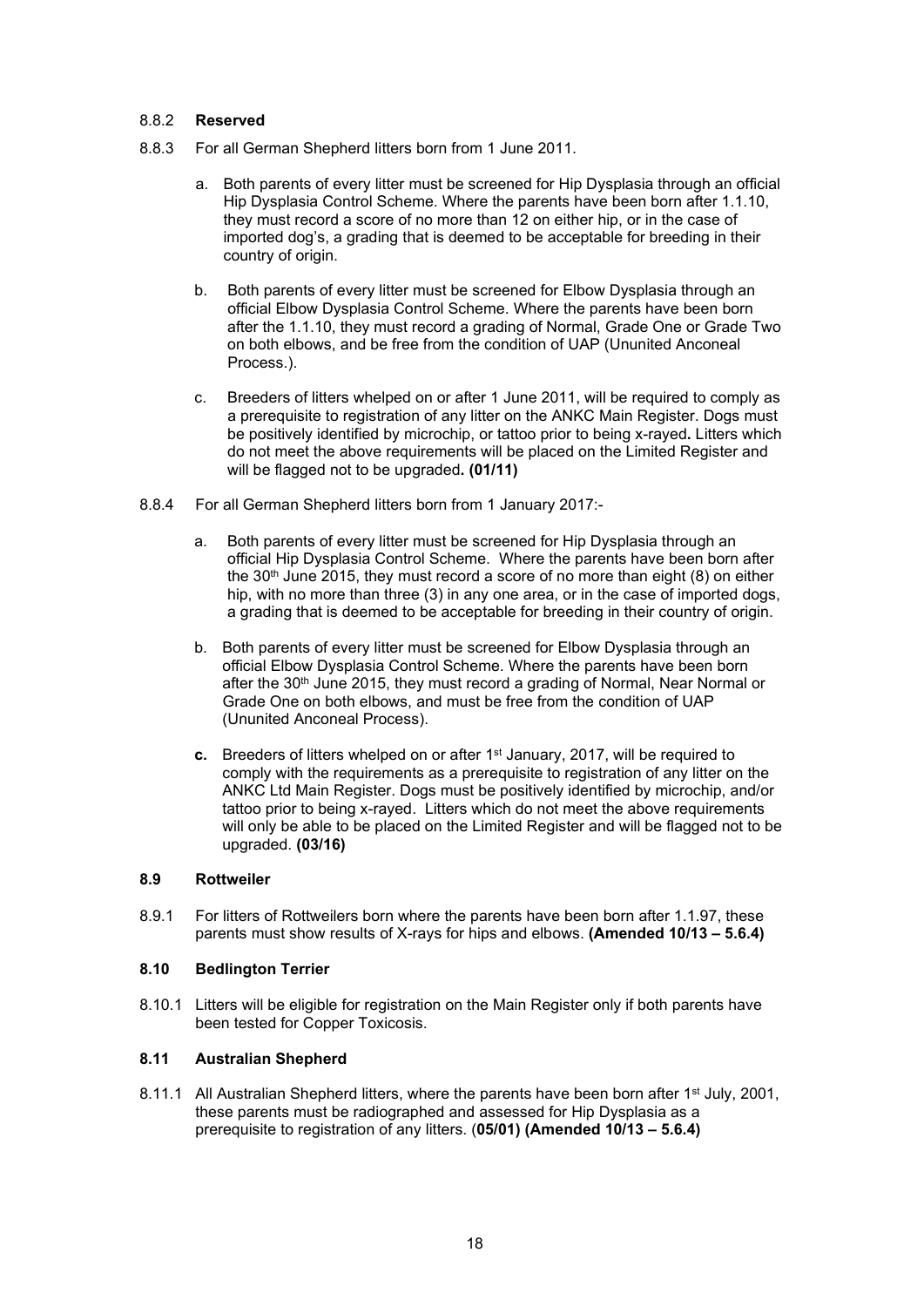# **8.12 Labrador Retriever**

- 8.12.1 Breeders will now be required to have parents of all litters radiographed and assessed for the diseases (hip and elbow dysplasia) as a prerequisite to registration of any litter. Any parent whelped before October 1st, 1997 may be excluded. **(05/03, Amended 10/13 – 5.6.4)**
- 8.12.2 The Minimum Breeding Age for Labrador Retriever bitches must be 18 months at the time of mating (unless a veterinary certificate is produced stating that for health reasons the bitch should be mated before 18 months). Breeders of litters whelped on or after 1st June, 2020, will be required to comply with the requirements as a prerequisite to registration of any litter on the ANKC Ltd Main Register. Litters which do not meet the above requirements will only be able to be placed on the Limited Register and will be flagged not to be upgraded. **(Added 10/19, 7.3.1) Effective from 1 January 2020.**

#### **8.13 Golden Retriever**

- 8.13.1 Breeders will be required to have parents of all litters, where the parents themselves were whelped on or after 1<sup>st</sup> January, 2002, radiographed and assessed for Hip Dysplasia as a prerequisite to registration of any litter. **(10/01)**
- 8.13.2 Effective from 1 January 2021 both parents of every litter must be screened after the age of 12 months for Elbow Dysplasia through an official Elbow Dysplasia Control Scheme, where the parents have been born after the 1st January 2020. **(Added EM#183, 08/20)**
- 8.13.3 Effective from 1 January 2021 both parents of every litter must have been screened for PRA by a Veterinary Ophthalmologist within 18 months prior to the birth of the litter, where the parents are born after 1st January 2020. **(Added EM#183, 08/20)**
- 8.13.4 Effective from 1 January 2021 both parents of every litter must have been screened for hereditary cataracts by a Veterinary Ophthalmologist within 18 months prior to the birth of the litter, where the parents are born after 1st January 2020. **(Added EM#183, 08/20)**

# **8.14 Bullmastiff**

- 8.14.1 Effective 01.01.2008 litters resulting from the mating of Bullmastiffs where the dam is under the age of 18 months at the time of mating, are eligible to be registered on the Limited Register only and flagged 'NOT TO BE UPGRADED'. **(10/07, 6.3.1)**
- 8.14.2 For all Bullmastiff litters born after 1 January 2013 the following will apply:
	- a. Both parents of every litter must be screened for Hip Dysplasia through an official Hip Dysplasia Control Scheme where the parents have been born after 1 June 2011.
	- b. Both parents of every litter must be screened for Elbow Dysplasia through an official Elbow Dysplasia Control Scheme where the parents have been born after 1 June 2011.
- 8.14.3 Where either or both parents were born after the 1 July 2011, those parents/parent will be required to comply as a prerequisite to registration of any Bullmastiff litter on the ANKC Ltd Register main or limited to the above screening. Dogs must be positively identified by microchip or tattoo prior to being x-rayed. Results of these assessments must be submitted at time of litter registration. Litters which do not meet the above requirements are eligible to be registered on the Limited Register only and flagged 'NOT TO BE UPGRADED.

Note: [Clause 8.14.3 does not affect dogs born prior to 1 July 2011, nor semen collected and stored prior to 1 July 2012 in Australia.] **(10/12)**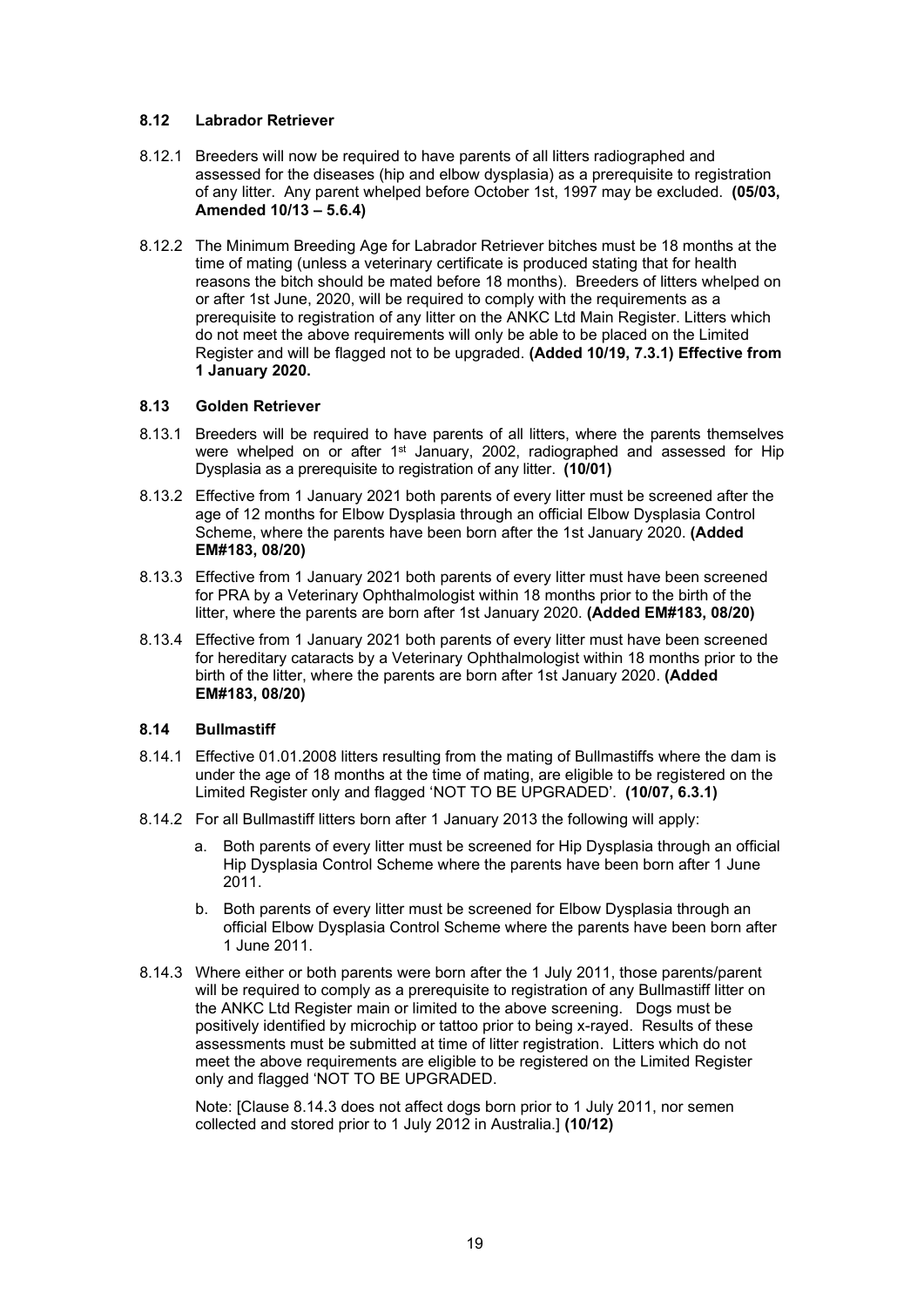# **8.15 Flat Coated Retriever - Effective from 1 March 2009**

- 8.15.1 Breeders of litters whelped on or after this date will be required to comply as a prerequisite to registration of any litter. Any parent whelped before 1 January 2002 is exempted. Dogs must be positively identified, preferably by microchip, prior to being tested. **(10/08)**
- 8.15.2 Glaucoma to be designated as a problem in the breed and for Litter Registration Limitations to apply requiring that both parents must be assessed as clear of Glaucoma.
- 8.15.3 Hip Dysplasia to be designated as a problem in the breed and for Litter Registration Limitations to apply requiring that both parents have been radio graphed and assessed for Hip Dysplasia.
- 8.15.4 Elbow Dysplasia to be designated as a problem in the breed and for Litter Registration Limitations to apply requiring that both parents have been radio graphed and assessed for Elbow Dysplasia.

#### **8.16 Afghan Hound (Added 02/22 – 6.1, Effective 1 July 2022)**

The Minimum Breeding Age for Afghan bitches is 24 months at the time of mating (unless a veterinary certificate is produced stating that for health reasons the bitch should be mated before 24 months).

Breeders of litters whelped on or after 1 June 2022 will be required to comply with the requirements as a prerequisite to registration of any litter on the ANKC Ltd Main Register. Litters which do not meet the above requirements will only be able to be placed on the Limited Register and will be flagged not to be upgraded.

# <span id="page-21-0"></span>**8.17 Mandatory Testing Certificates (Added 10/13 – 5.6.4)**

8.17.1 Evidence of the mandatory testing referred to in Clauses 8.7 to 8.16 above may include the original certificate, a certified copy of the original certificate, a link to the relevant entry on ORCHID or in an overseas Register managed by a Canine Control recognised by ANKC Ltd (e.g. Kennel Club, OFA) and must be submitted to the Member Body prior to or at the same time as progeny to be registered. **(Amended 06/18, 4.11 – effective 01/01/19)**

#### <span id="page-21-2"></span><span id="page-21-1"></span>**8.18 Litter Registration Limitations**

#### **Guidelines for Developing Litter Registration Limitations (10/08) (10/14)**

- 8.18.1 A National Breed Council (NBC) or Breed Specialty Club(s) (where an NBC does not exist) must agree that the disease(s) is/are a problem in the breed.
- 8.18.2 Once agreed they should develop a proposed breed survey rationale, with questions that must be answered and a proposed date of commencement (after the Breed Survey (BS) is completed). The following outline should be followed to develop the required breed survey:
	- a. Description of the condition;
	- b. Severity of the condition designated as a problem in the breed;
	- c. Mode of inheritance if known;
	- d. Percentage (with known DNA testable conditions) of affected carrier and normal in the current population. These can be obtained from the major testing facilities both locally and overseas;
	- e. Desired breeding strategy for DNA testable diseases with the desired strategy being to not produce any more affected progeny and at the same time keep as diverse a gene pool as possible.
	- f. For non DNA testable diseases the breeding aim is to lower the incidence of severe inherited disease across the breed as a whole.
	- g. And are of sufficient maturity from which to be bred. **(Added 06/21, 4.2.5 – Effective 1 January 2022)**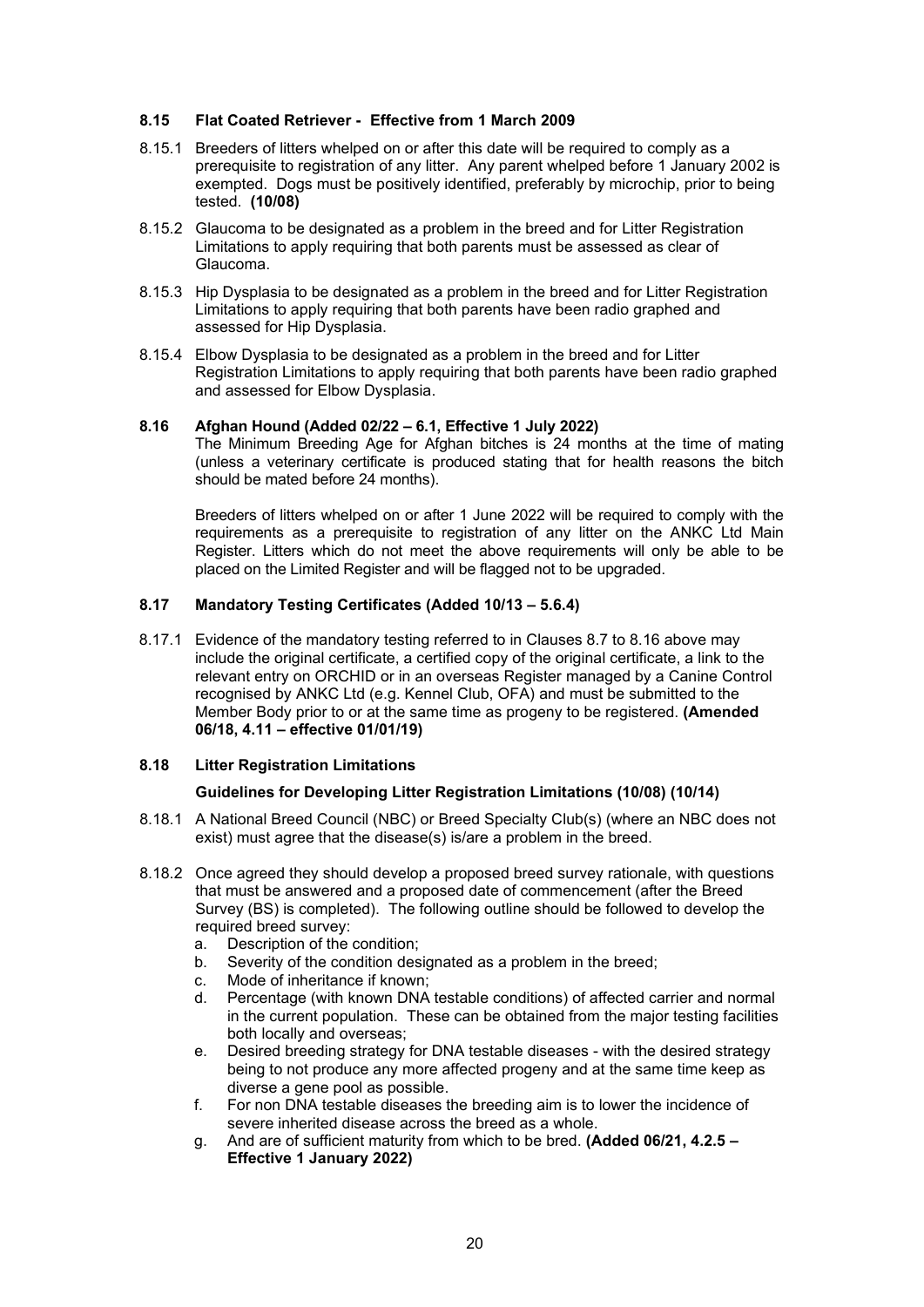- 8.18.3 The proposed BS should then be sent to the ANKC Ltd Canine Health & Wellbeing Committee (CHWC) for comment, advice and assistance in the final wording and understanding (including any ramifications of their decisions). This is then sent back to the NBC/Breed Club. [If it is a Breed Specialty Club(s), they must work through their State Controlling Body.]
- 8.18.4 Once the final wording has been accepted, the BS made available to all owners and breeders of the breed involved in each State/Territory journal, website and social media pages in a timely manner. **(Amended 06/21, 4.2.6 – Effective 1 January 2022)**
- 8.18.5 The survey results are then published in Member Bodies Journals/Gazettes.
- 8.18.6 If the result of the BS is in the affirmative the LRL is then applied, with commencement dates usually 6 months after ratification by the ANKC Ltd.

# <span id="page-22-0"></span>**8.19 Removing Litter Registration Limitations (10/08)**

- 8.19.1 If a NBC or Specialty Breed Club wishes to remove an LRL after a period of time, they can apply to the ANKC Ltd CHWC with accompanying proof that the condition no longer warrants close monitoring.
- 8.19.2 If the ANKC Ltd CHWC agrees with the removal of the LRL, this approval and the request for removal of the LRL should be forwarded to ANKC Ltd for final approval.

# <span id="page-22-1"></span>**SECTION 9**

#### <span id="page-22-2"></span>**BREED VARIETIES - Judging & Interbreeding (This section included 01/08 from previous policy decision)**

# **9.1 Cavalier King Charles Spaniel and King Charles Spaniel** Not classified as varieties, Cavalier King Charles Spaniel and King Charles Spaniel are classified as two [2] separate distinct Breeds.

# **9.2 Chihuahua (Long Coat) & Chihuahua (Smooth Coat)**

- a. Judged separately with each variety receiving separate Challenge Certificates.
- b. Inter variety breeding is approved.
- c. Each individual progeny registered as per "coat type".

# **9.3 Chinese Crested Dog & Chinese Crested Dog (PowderPuff)**

- a. Judged as the one breed, only one set of Challenge Certificates is issued.
- b. Inter variety breeding is approved.
- c. Each individual progeny registered as per "coat type".

# **9.4 Griffon Bruxellois & Griffon Petit Brabancon**

- a. Judged as the one breed, only one set of Challenge Certificates is issued.
- b. Inter variety breeding is approved.
- c. Each individual progeny registered as per "coat type".

#### **9.5 Russian Toy (Smooth Haired) & Russian Toy (Longhaired) (Added02/18)**

- a. Judged separately with each variety receiving separate Challenge Certificates.
- b. Inter variety breeding is approved.
- c. Each individual progeny registered as per "coat type".

# **9.6 Bull Terrier & Bull Terrier (Miniature)**

- a. Judged separately with each variety receiving separate Challenge Certificates.
- **b.** Inter variety breeding is approved indefinitely. **(10/08) (10/12, 7.2.3) (10/18, 6.2)**
- c. All progeny resulting from the inter variety mating MUST be registered as Bull Terrier (Miniature). **(10/08) (10/12, 6.1)**

# **9.7 Fox Terrier (Smooth) & Fox Terrier (Wire)**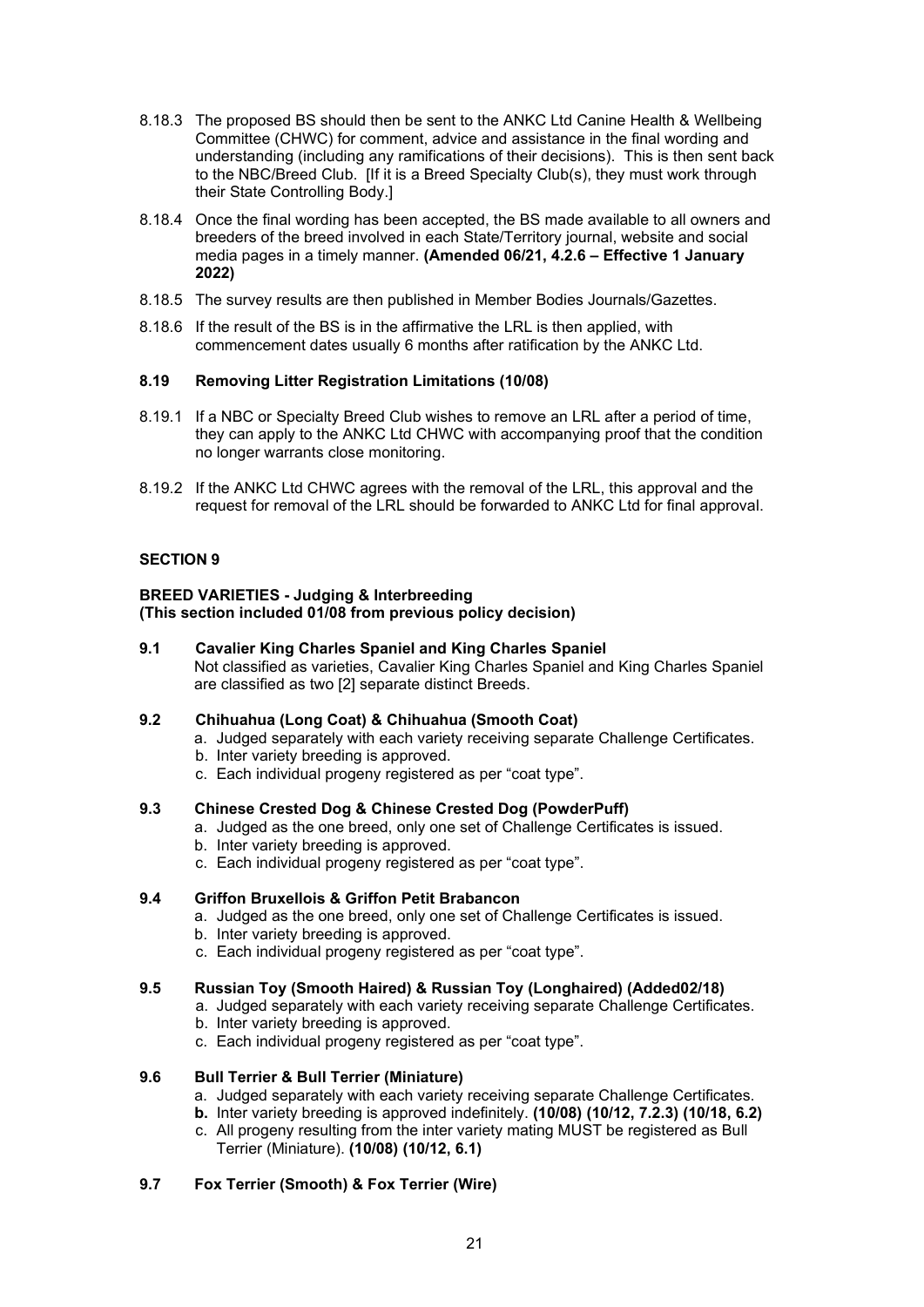- a. Judged separately with each variety receiving separate Challenge Certificates.
- b. Inter variety breeding is **NOT** approved.
- c. Reclassified on coat type is **not** permitted.

#### **9.8 Cocker Spaniel and Cocker Spaniel (American)**

Not classified as varieties, Cocker Spaniel and Cocker Spaniel (American) are classified as two [2] separate distinct Breeds.

# **9.9 German Shorthaired Pointer & German Wirehaired Pointer**

- a. Judged separately with each variety receiving separate Challenge Certificates.
- b. Inter variety breeding is **NOT** approved.
- c. Reclassified on coat type is **not** permitted.

#### **9.10 Hungarian Vizsla & Hungarian Wirehaired Vizsla**

- a. Judged separately with each variety receiving separate Challenge Certificates.
- b. Inter variety breeding is **NOT** approved.
- c. Reclassified on coat type is **not** permitted.

### **9.11 Irish Red & White Setter & Irish Setter**

- a. Judged separately with each variety receiving separate Challenge Certificates.
- b. Inter variety breeding is **NOT** approved.
- c. Reclassified on colour is **not** permitted.

#### **9.12 Weimaraner & Weimaraner (Longhaired)**

- a. Judged separately with each variety receiving separate Challenge Certificates.
- b. Inter variety breeding is approved.
- c. Each individual progeny registered as per "coat type".
- **9.13 Dachshund Standard (Long Haired); Dachshund Miniature (Long Haired); Dachshund Rabbit (Long Haired ); Dachshund Standard (Smooth Haired); Dachshund Miniature (Smooth Haired); Dachshund Rabbit (Smooth Haired); Dachshund Standard (Wire Haired); Dachshund Miniature (Wire Haired); Dachshund Rabbit (Wire Haired) (Amended 01/21) (Amended 02/22)**
	- a. All Judged separately with each variety receiving separate Challenge Certificates.
	- b. Inter variety breeding is **NOT** approved.
	- c. Reclassification of size type **NOT** permitted.
	- d. Reclassification on coat type between size same types is permitted.

#### **9.14 Peruvian Hairless Dog – Small: Peruvian Hairless Dog – Medium: Peruvian Hairless Dog – Large (Amended 10/13 – 5.6.4) (Amended 06/21, 4.2.3 – Effective 1 July 2021)**

- a. Judged separately with each variety receiving separate Challenge Certificates.
- b. Inter variety breeding is approved, only bred to the nearest variety in size or risk of whelping problems.
- c. Reclassified on size type is permitted as follows:
	- 1) Where a Peruvian Hairless Dog fails to reach or develops beyond the height for which it is registered then, up to twelve months of age, it may be measured and re-registered within the actual size that the dog has achieved.
	- 2) Three [3] licensed judges selected by ANKC Ltd shall carry out the measuring.
	- 3) The three [3] judges shall be residents of the same State or Territory as that in, which the dog resides.
	- 4) The measuring device used shall be that approved by ANKC Ltd.
	- 5) Any challenge points awarded to the dog under the size of its original registration shall be cancelled, upon re-registration. **(10/07, 6.2.7)**
- d. LONG COAT Long coat to long coat will always give long coat (as a single recessive gene).
- e. COLOUR Never breed Merle to Merle  $-$  1/4 will be homozygote for lethal/health defects, such as deafness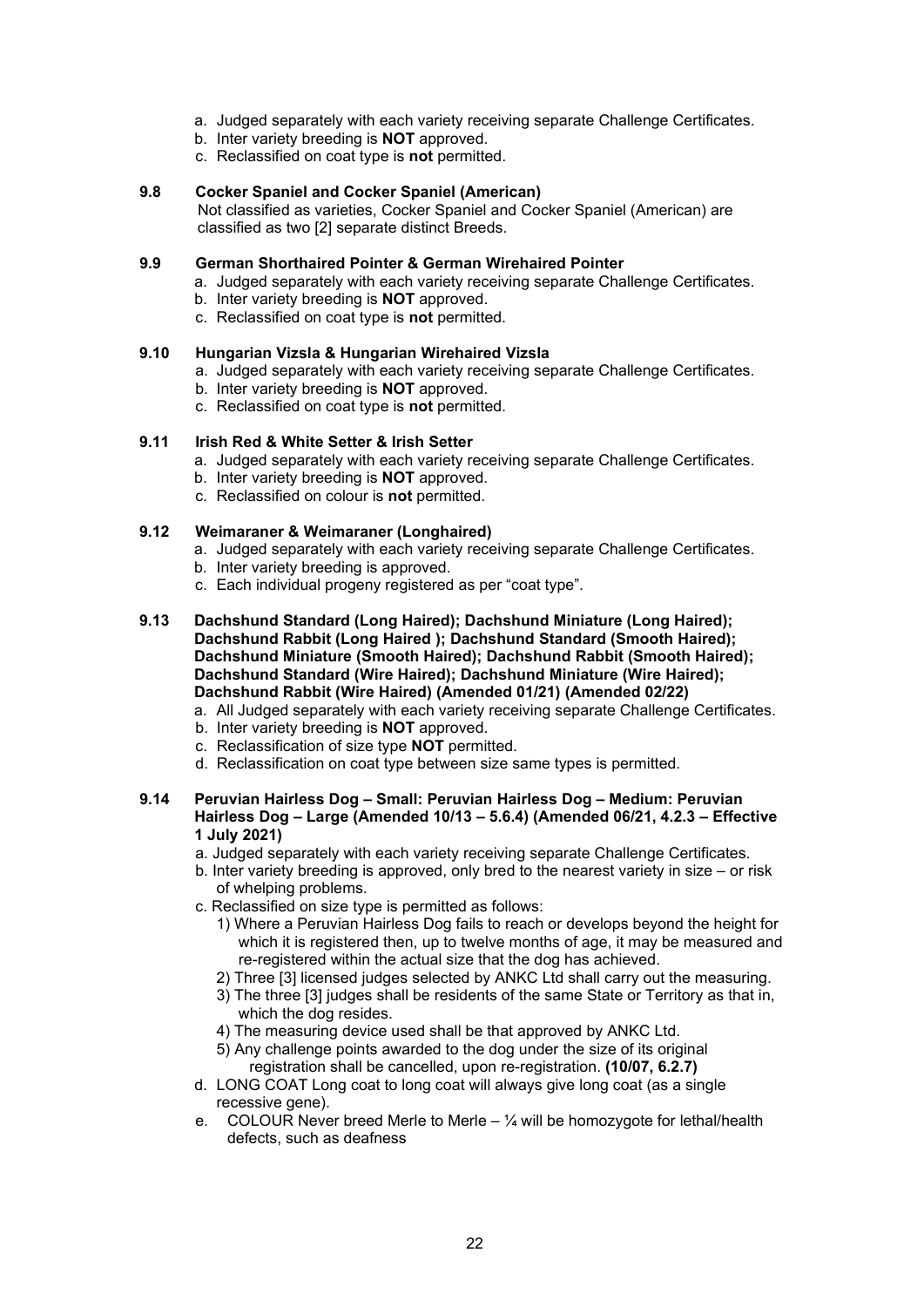#### **9.15 Portuguese Podengo – Small; Portuguese Podengo – Medium; Portuguese Podengo – Large; Each size variety has two coat types - Smooth Haired and Wire Haired (Making six [6] separate varieties).**

- 9.15.1 Judged separately with each variety receiving separate Challenge **Certificates**
- 9.15.2 Inter variety breeding between the coat types is permitted within all three size varieties. **(Amended 11/18) (Amended 02/19, 5.7 – effective 01/07/19)**
- 9.15.3 Reclassified on size type is permitted under the following conditions:
	- a. Where a Portuguese Podengo on reaching 12 months of age meets the size specified of one of the other size types it may be measured and reregistered within the actual size that the dog has achieved.
	- b. Three [3] licensed judges selected by ANKC Ltd shall carry out the measuring.
	- c. The three [3] judges shall be residents of the same State or Territory as that in, which the dog resides.
	- d. The measuring device used shall be that approved by ANKC Ltd.
	- e. Any challenge points awarded to the dog under the size of its original registration shall be cancelled, upon re-registration.

#### **9.16 Australian Cattle Dog and Australian Stumpy Tail Cattle Dog** Not classified as varieties the Australian Cattle Dog and Australian Stumpy Tail Cattle Dog) are classified as two [2] separate distinct Breeds.

- **9.17 Belgian Shepherd Dog (Groenendael); Belgian Shepherd Dog (Laekenois); Belgian Shepherd Dog (Malinois) & Belgian Shepherd Dog (Tervueren). (10/12, 7.2.1) (Amended 10/14, 7.2.2) (Amended EM#111, 06/15) (Amended 02/19, 4.9 – effective 01/07/19)**
- 9.17.1. Judged separately with each variety receiving separate Challenge Certificates.
- 9.17.2. Inter variety breeding is conducted as per FCI Breeding Recommendation outlined in 9.17.4.
- 9.17.3. Each individual progeny registered as per "coat/colour" type.
- 9.17.4 Traditionally acceptable breeding combinations as recommended Oct 2016 by Royal Society St Hubert, Belgium.
	- 1. Groenendael x Tervueren
	- 2. Malinois x Tervueren
	- 3. Laekenois x Malinois.

FCI recommends - Avoid breeding long coated to wire coated or risk of untypical coat texture.

# **9.18 Collies (Rough) & Collies Smooth)**

- a. Judged separately with each variety receiving separate Challenge Certificates.
- b. Inter variety breeding is approved.
- c. Each individual progeny registered as per "coat type".

#### **9.19 German Shepherd Dog (Stock Coat – Stockhaar) and German Shepherd Dog (Long Stock Coat – Langstockhaar). (10/11, 7.2.10)**

- 9.19.1 Both coat varieties are to be judged separately with each variety receiving separate Challenge Certificates.
- 9.19.2 Inter-variety breeding is NOT permitted and will not be approved for Registration purposes on either register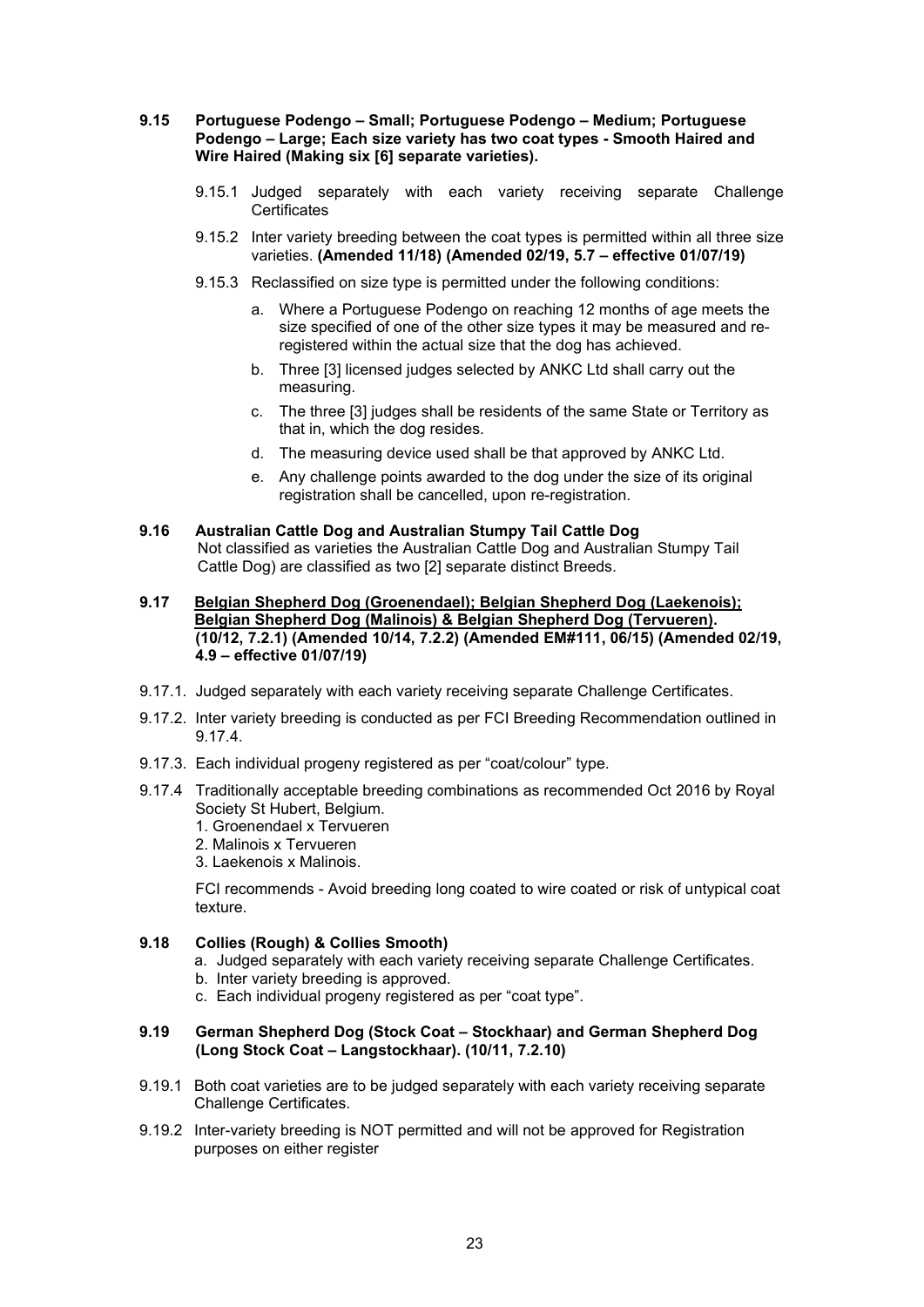- 9.19.3 Reclassification (\*1see below) on coat type for living dogs born before  $1<sup>st</sup>$  January 2012 is permitted. **(Amended 10/15, 6.4.3)**
- 9.19.4 German Shepherd Dogs (Long Stock Coat Langstockhaar) that have been registered on the ANKC "Limited Register" can be upgraded to the ANKC "Main Register" by using the normal procedure provided they have been reclassified or classified as Long Stock Coat.
- 9.19.5 Progeny that are Stock Coat (Stockhaar) bred from two [2] Stock Coat (Stockhaar) dogs will be registered on the ANKC Main or Limited Register and marked with a Stock Coat (Stockhaar) identifier/number.
- 9.19.6 Progeny that are classified (\*2see below) as a Long Stock Coat (Langstockhaar), being bred from two [2] Stock Coat (Stockhaar) dogs will be registered on the ANKC Main or Limited Register and marked with a Long Stock Coat identifier/number
- 9.19.7 Progeny bred from two [2] registered Long Stock Coat (Langstockhaar) dogs will be registered on the ANKC Main or Limited Register and marked with a Long Stock Coat (Langstockhaar) identifier/number.
- 9.19.8 All existing GSD Litter Registration Limitations (LRLs) apply to both coat varieties.

#### 9.19.9 **Reclassification for dogs born before 1st January, 2012.**

- a. Proof of ANKC Ltd registration in owners name is required. Identification by Microchip or Tattoo must be checked and confirmed.
- b. Long Stock Coat (Langstockhaar) dogs are to be submitted for an examination and verification by three [3] current GSDCA Specialist GSD judges in capital city metropolitan locations. (GSDCA affiliate clubs to offer this service regularly at Breed Surveys and/or Shows).
- c. In remote locations the preferred option is by one current GSDCA Specialist GSD judge, and two current licensed ANKC Group 5 Judges. If this is not practicable then dogs can be verified by three (3) Current ANKC Group 5 judges.
- d. Confirmation that a dog is a Long Stock Coat (Langstockhaar) is submitted to the relevant Canine Kennel Control in the State or Territory where dog is registered. (See attached proposed form).
- e. Verified dogs may be registered on the Main or Limited Register as a Long Stock Coat (Langstockhaar) variety, including provision of cross-transfers between each the ANKC Main or Limited Long Coat Register.

# 9.19.10 **Procedure for dogs born after 1st January, 2012:**

- a. Registered according to their coat type by breeder.
- b. Once registered, any changes from Long Stock Coat register to Stock Coat register, or Stock Coat register to Long Stock Coat register, can only be done on verification of coat type by 3 current GSDCA Specialist Judges in capital city metropolitan locations.
- c. In remote locations the preferred option is by 1 GSDCA Specialist Judge and 2 current licenced ANKC group 5 Judges. If this is not practical, dogs can be verified by 3 current licenced ANKC Group 5 Championship Show Judges.

# **9.20 Welsh Corgi (Cardigan) and Welsh Corgi (Pembroke)**

Not classified as varieties the Welsh Corgi (Cardigan) and Welsh Corgi (Pembroke) Welsh Corgi (Pembroke) are classified as two [2] separate distinct Breeds.

# **9.21 Schnauzer; Schnauzer (Miniature) & Schnauzer (Giant)**

- a. All Judged separately with each variety receiving separate Challenge Certificates.
- b. Inter variety breeding is **NOT** approved.
- c. Reclassified on size type is **not** permitted.

# **9.22 German Spitz (Klein) & German Spitz (Mittel)**

- a. Judged separately with each variety receiving separate Challenge Certificates.
- b. Inter variety breeding is **NOT** approved.
- c. Reclassified on size type is **not** permitted.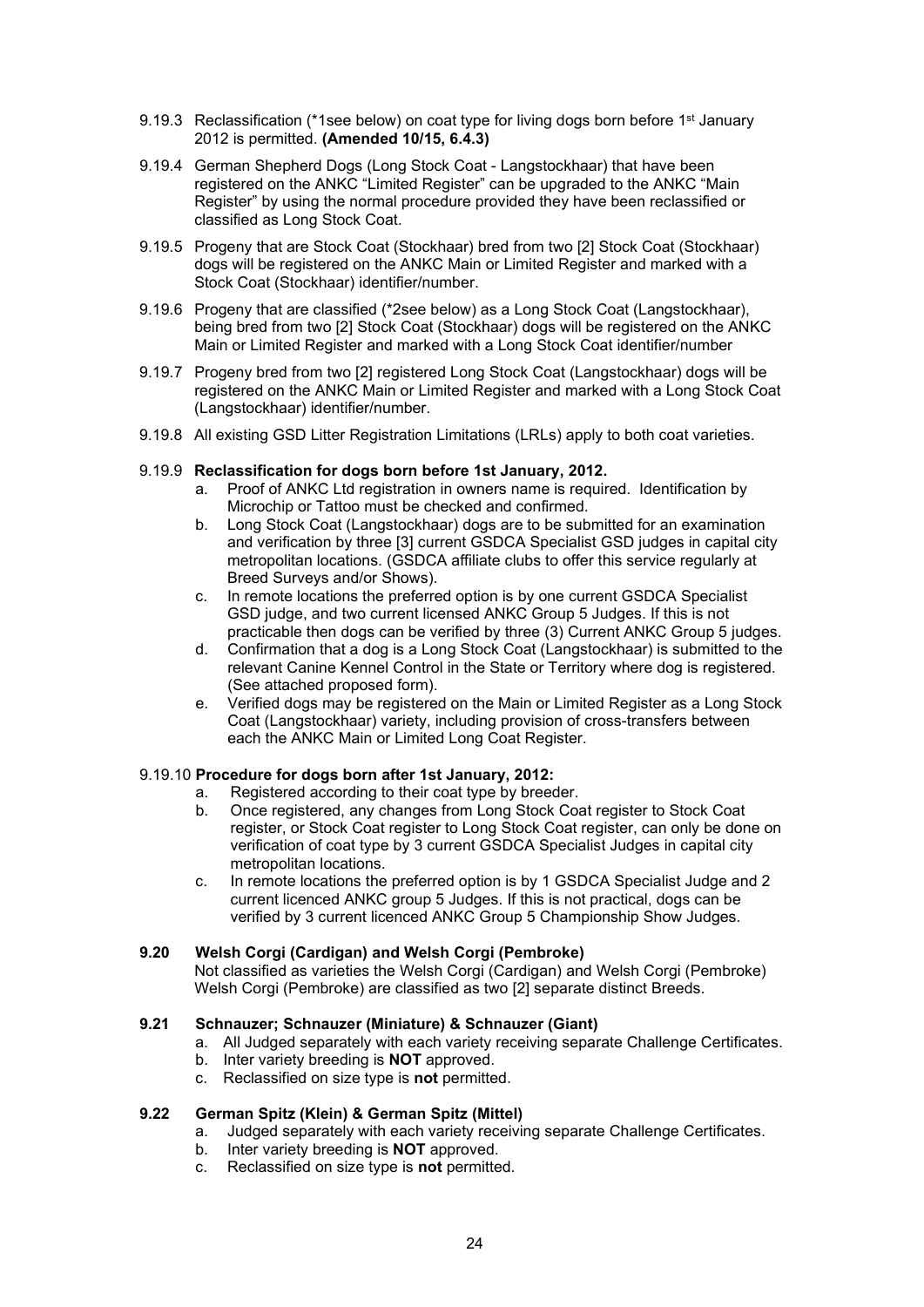# **9.23 Poodle (Miniature): Poodle (Standard) & Poodle (Toy)**

- a. Judged separately with each variety receiving separate Challenge Certificates.
- b. Inter variety breeding is **NOT** approved.
- c. Reclassified on size type is **not** permitted.

# **9.24 Xoloitzcuintle - Miniature: Xoloitzcuintle Hairless Dog – Intermediate: Xoloitzcuintle Hairless Dog – Standard: Xoloitzcuintle Hairless Dog**

- 9.24.1 Judged separately with each variety receiving separate Challenge Certificates
- 9.24.2 Coated varieties can be bred from, under specified conditions. **(Amended 07/15 in accordance with FCI Guidelines)**
- 9.24.3 Coated Xoloitzcuintle breeding to a coated Xoloitzcuintle is NOT permitted.
- 9.24.4 Coated Xoloitzcuintle breeding stock must be the offspring of registered parents with at least three generations of Hairless to Hairless breeding. The Coated variety must be evaluated as a true breed at dog shows, to be able to be bred to Hairless dogs only. **(Amended 04/15 to align with breed standard)**
- 9.24.5 Inter variety breeding between the size type is permitted. **(Amended 07/15 in accordance with FCI Guidelines)**
- 9.24.6 Reclassified on size type is permitted under the following conditions:
	- a. Where a Xoloitzcuintle grows to a height 2 cm above the height as stated in the Standard for the Miniature and the Intermediate varieties it may be measured and re-registered within the actual size that the dog has achieved.
	- b. Three [3] licensed judges selected by ANKC Ltd shall carry out the measuring.
	- c. The three [3] judges shall be residents of the same State or Territory as that in, which the dog resides.
	- d. The measuring device used shall be that approved by ANKC Ltd.
	- e. Any challenge points awarded to the dog under the size of its original registration shall be cancelled, upon re-registration.
	- f. Xoloitzcuintle that are 2 cm under the size as stated in the standard are NOT Permitted to be reclassified and are to be moved to the Limited Register and Marked "Not to be upgraded and not eligible to be issued with an Export Certificate/Pedigree".

# <span id="page-26-0"></span>**SECTION 10**

# <span id="page-26-1"></span>**Recognition of New Breeds – (Added 10/21, 5.20)**

#### **10.1 Requirements for the Recognition of any breed, which is recognised by a recognised Overseas Controlling Body on a Definitive Register**

- 10.1.1 ANKC Ltd. recognises all breeds recognised by the FCI. The breed standard will be adopted and published when a specimen of the breed is imported into Australia.
- 10.1.2 ANKC Ltd recognises other new imported breeds, which are recognised by a Recognised Overseas Controlling Body provided that:
	- a. That each individual dog to be re-registered in Australia, is registered with a overseas Canine Control Body that is recognised by ANKC Ltd and accompanied by the original registration issued by the controlling body in the country in which the animal was last registered and by a certified copy of its "Export Certified/Pedigree".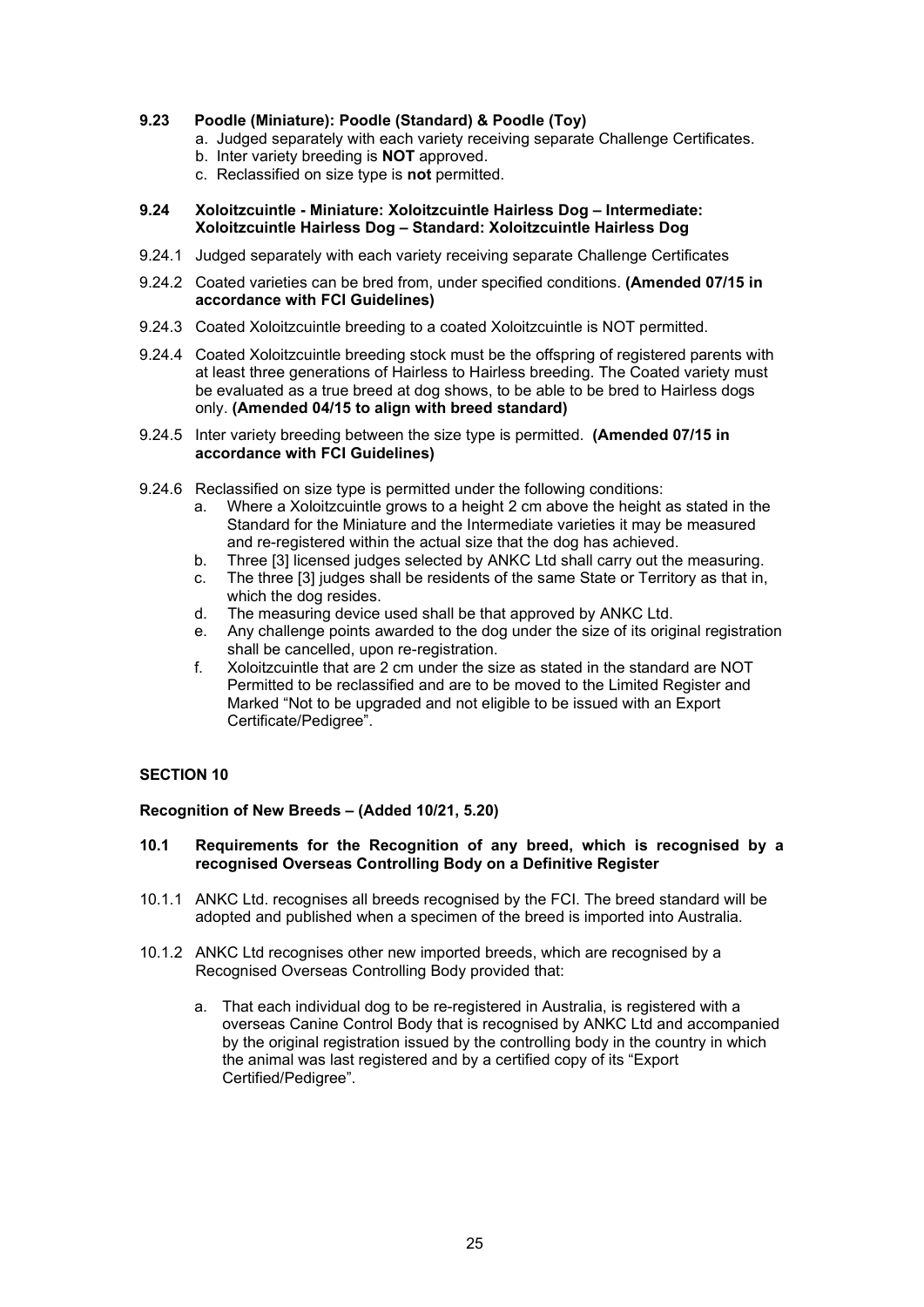- b. Where a registerable specimen of the breed has not already been imported into Australia a **refundable** bond of \$1,000 is to paid to the ANKC Ltd **by the applicant** through the Member Body. This bond shall be held by the ANKC Ltd for a period of 12 months from date of lodgement or until a specimen of the breed has been imported into Australia, whichever is the lesser. Should a specimen of the breed not be imported within the 12 months the bond shall be forfeited.
- c. ANKC Ltd holds the appropriate Breed Standard.
- d. The Breed Standards Committee ensures that the breed standard is formatted in the usual ANKC manner.
- e. When a new breed arrives in Australia, the Administrator is to notify the Breed Standards Coordinator and Member Bodies.
- **f** Any new breed of dog recognised by ANKC Ltd will be known by its common usage name around the world.

#### **10.2 Requirements for the recognition of any Breed under development in Australia which is not yet recognised.**

- 10.2.1 Any new breed of dog "under development" must have a unique breed name that is not a combination of recognised breed names or part of a recognised breed name and it must be pertinent to the purpose of the breed.
- 10.2.2 That there must be a parent breed club sponsoring the breed.
- 10.2.3 The parent club to be an organisation covering the whole of Australia that has acted as the Stud Book Register for the breed for a minimum of fifteen [15] years. This organisation has been keeping records of all dogs bred in the breed in Australia

#### 10.2.4 **The parent breed club is to supply:**

- a. A copy of the Breed Standard in the format as prescribed by the ANKC Ltd
- b. General information of the breed, such as additional text expanding on the breed standard, photographs and diagrams to allow ANKC Ltd to appraise the breed.
- c. The applicant shall also provide written approval for the use of this material where copyright is applicable.
- d. Details of the history and numbers registered

#### 10.2.5 **ANKC Ltd to assess whether the breed is considered sufficiently viable from the above information, taking into account that:**

#### 10.2.5.1 **Minimum Number of dogs registered be 500**

That at the time of application there must be 500 dogs of the breed alive and all of the 500 dogs must be entire (none of them to be neutered).

# 10.2.5.2 **Parent club for the breed has been in existence be 15 years.**

That there has been a parent club covering the whole of Australia that has acted as the Stud Book Register for the breed for a minimum period of fifteen [15] years.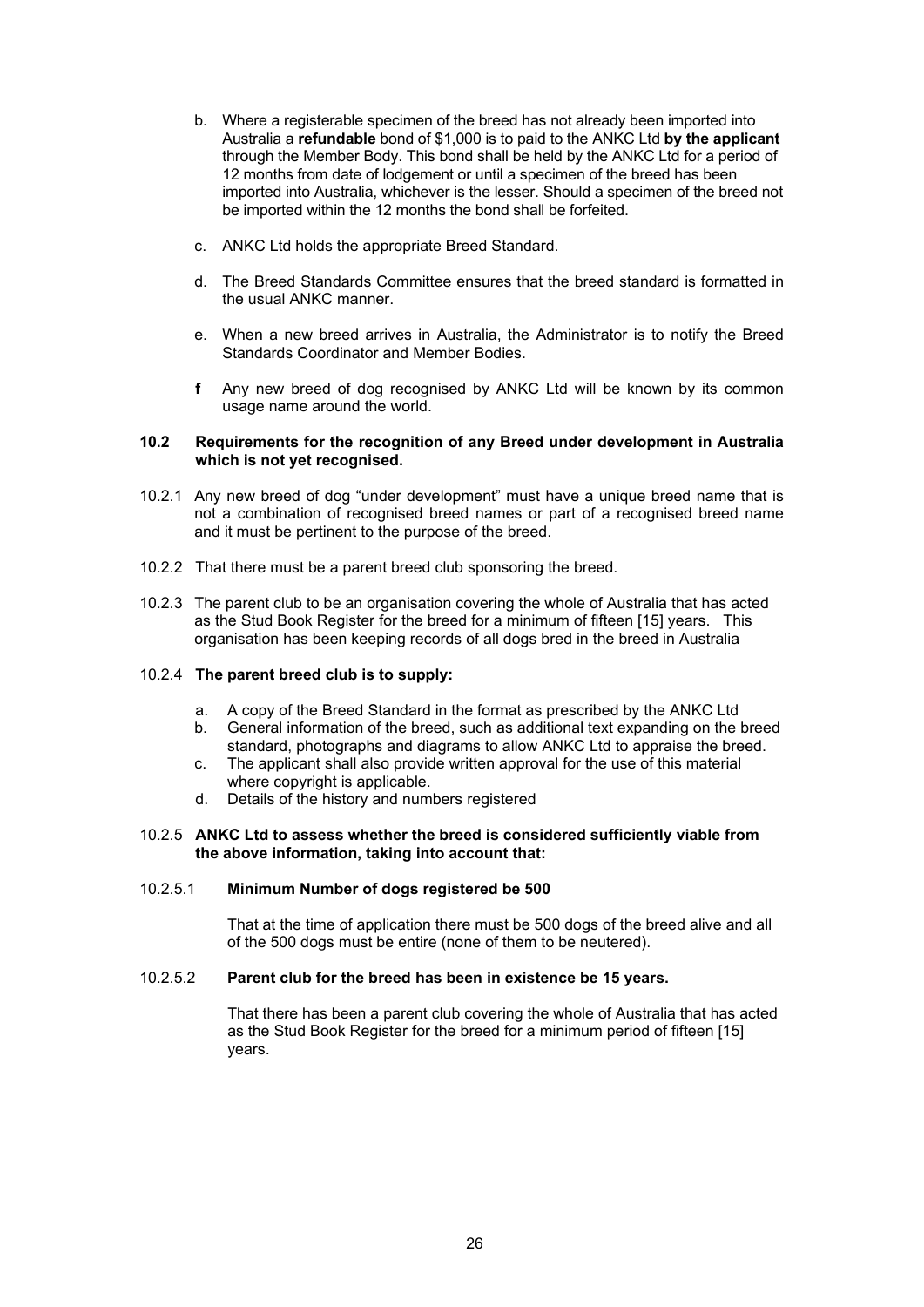#### 10.2.5.3 **Requirement to have a 3-generation pedigree (Amended 03/22, EM#198 Effective 01/01/22)**

Only those dogs with a 3‐generation pedigree (this is 3 generations excluding the specimen itself) will be eligible for acceptance on to the ANKC Ltd register as a breed under development at the time, if and when, the breed is adopted as an official ANKC Ltd Breed. The 3‐generation pedigree does not apply to the 500 dogs on the Register.

#### 10.2.5.4 **Subsequent transfer of specimens including dogs not born at the time of initial transfer. (Amended 03/22, EM#198 Effective 01/01/22)**

Any specimens which do not have a 3-generation pedigree at the time of recognition may subsequently be transferred to the ANKC Ltd register if they have a 3-generation pedigree on the Breed Club register.

Such specimens must be examined by 3 judges qualified for the group into which the breed has been placed and certified to comply with the breed standard. Member Bodies may charge for providing this service

# **10.2.6 Evaluation of the breed for elevation from a breed under development**

- 10.2.6.1 Five years after a breed has been recognised and placed on the development register ANKC Ltd shall review the progress of the breed. ANKC Ltd shall determine whether
	- 1. The breed shall be elevated from the register as a breed under development: or
	- 2. The breed shall be retained on the register as a breed under development for a period to be specified whereupon the breeds status shall be reviewed; or
	- 3. The breed shall be removed from the register.
- 10.2.6.2 In making this determination ANKC Ltd shall take into account but not exclusively such factors as:
	- 1. Number of the breed participating in ANKC activities
	- 2. Number of puppies being registered
	- 3. Development of a clear breed type
	- 4. Health problems with the breed

#### **10.2.7 Exhibition of a breed under development**

- 10.2.7.1 A new breed recognised by the ANKC Ltd as being under development shall be eligible to enter all ANKC Ltd recognised events from the time of recognition and shall be eligible to compete for ANKC Ltd titles with the exception of conformation events.
- 10.2.7.2 For conformation events a new breed under development may be exhibited at a conformation show after a period of 3 months from recognition with the ANKC Ltd.

#### **10.3 The Nonrecognition of a New Breed**

ANKC Ltd will not consider the recognition of a new breed where the breed has been registered with an overseas Canine Controlling Body that is not recognised by ANKC Ltd.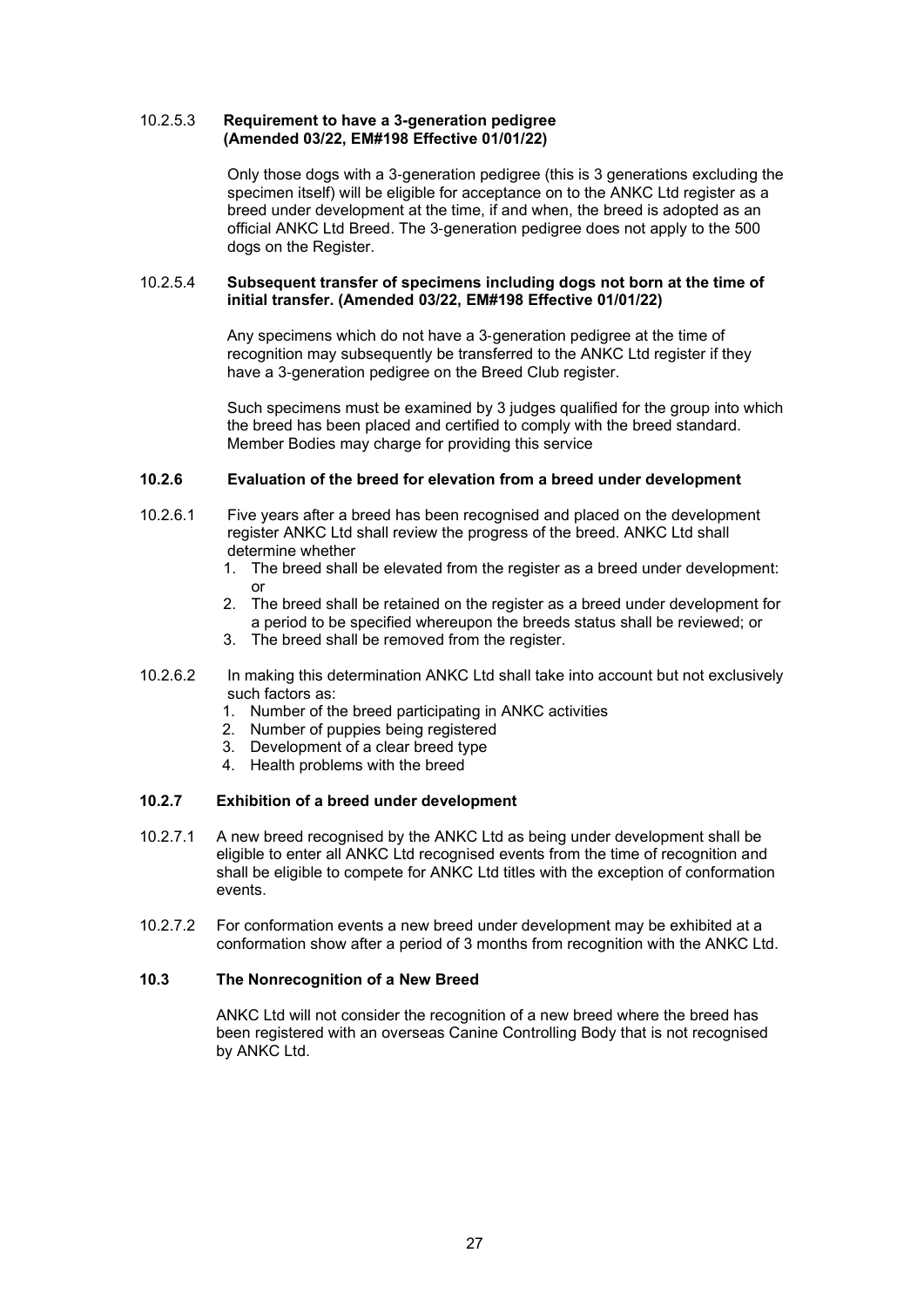# <span id="page-29-0"></span>**SECTION 11**

#### <span id="page-29-1"></span>**Guidelines for producing Breed Standard Extensions \*(10/06, 6.1.2)**

- 11.1 The National Breed Council shall produce Breed Standard Extensions (BSE). Thus fulfilling one of the main objectives of a National Breed Council as required by their constitution. For example: "To educate and encourage exhibitors, breeders and Judges to abide by the Standard for the Breed as approved by ANKC Ltd". The final draft is to be presented to ANKC Ltd complete, on a read/write CD disk.
- 11.2 Where no National Breed Council exists, State Breed Clubs shall co-operate together to produce one coordinated BSE
- 11.3 Where no Breed Club exists, interested Breed owners, exhibitors and breeders shall cooperate to do the same as two [2] above.
- 11.4 The BSE to be reproduced in the identical format as the Breed Standard, that is, each paragraph of the Breed Standard will be shown in bold italic type and in bullet point form, followed by the comments in plain type. An Introductory History and Purpose of the Breed **must** be included in the front of the BSE.
- 11.5 Comments **must** not contradict the Official ANKC Ltd Breed Standard, but may explain, enhance or give reason for the various sections of the Standard
- 11.6 Comments must not include opinions that are at variance with the official Breed Standard without acknowledgment of the source and must also include an acknowledgment that the requirements of Standards must always prevail.
- 11.7 A complete list of references and source material **must** be included. This should be located at the end of the BSE, not at the beginning. Artists and photographers are to be acknowledged under each illustration or at end of the document with the other acknowledgments.
- 11.8 When producing a BSE it must be remembered that BSE is primarily an educational document to educate judges and breed enthusiasts in the finer points of the breed and therefore should be easy to read, concise and not contain information that is not of interest to Judges. As stated in Clause 4 above the layout must be identical to the breed standard. All information not directly related to a particular section of the breed standard is to be placed at the end of the BSE
- 11.9 Glossaries of Terms are not to be included unless specific to the breed and necessary in the context of the BSE; they **must** not contradict the Official ANKC Ltd Glossary of Canine Terms

#### **11.10 Illustrations**

- 11.10.1 Illustrations must be included in the BSE, but must be of good quality suitable for scanning and further reproduction by photocopying.
- 11.10.2 They may be line drawings or photographs. If in colour, the contrast must be suitable for reproduction in black and white and photocopying.
- 11.10.3 They must be placed throughout the text, or interspersed throughout the text by whole pages, and they must relate to the surrounding text.
- 11.10.4 Each illustration must be labelled/captioned to indicate the reason for the inclusion of the illustrations and must accurately portray the label/caption. Each photograph/ illustration is to be numbered e.g., Fig 1 etc.